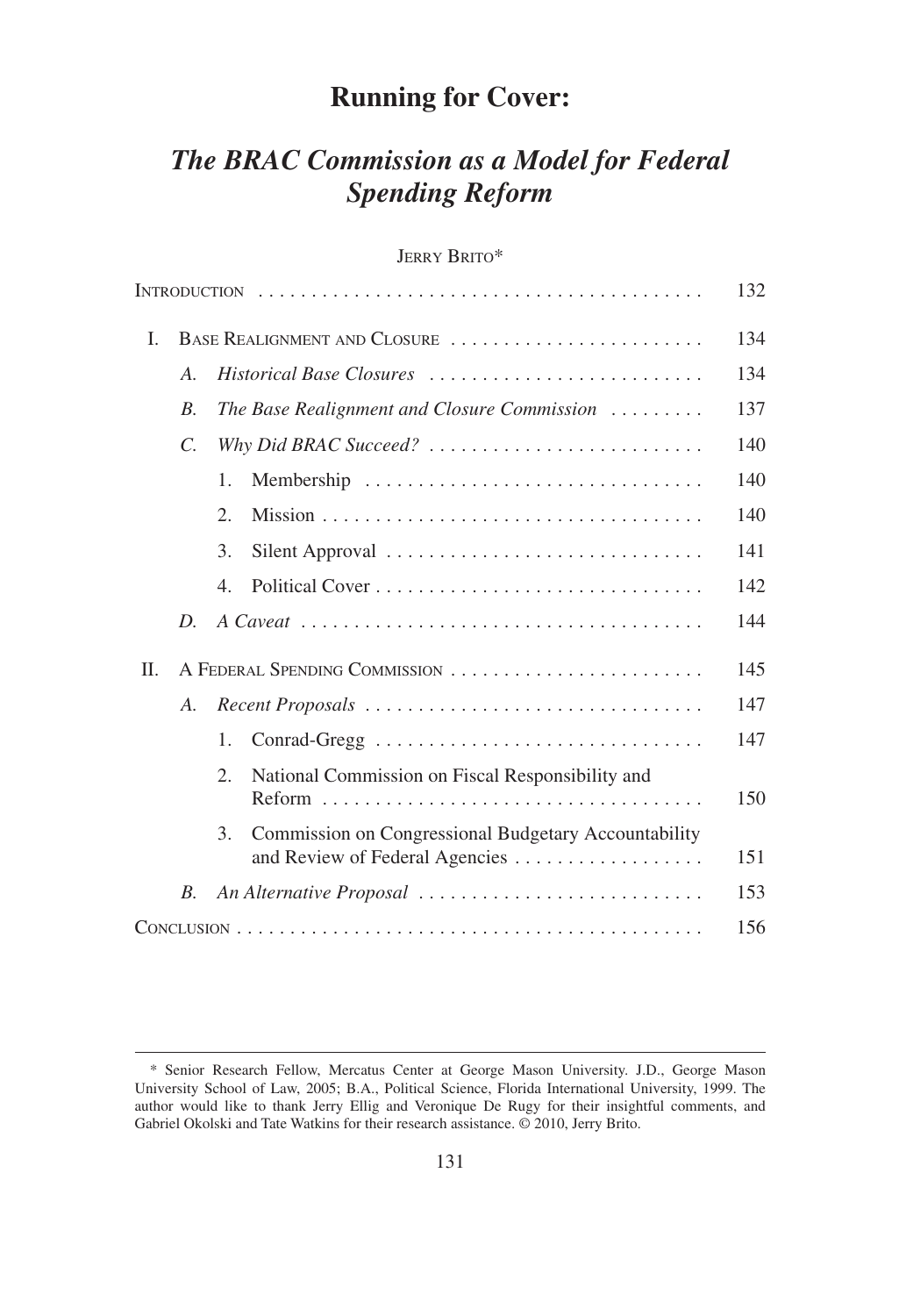#### **INTRODUCTION**

Federal spending, debt, and deficits are at all-time highs, $<sup>1</sup>$  and there is</sup> pressure on both political parties to cut spending.<sup>2</sup> President Obama recognized this when he said,

In these challenging times, when we are facing both rising deficits and a sinking economy, budget reform is not an option. It is a necessity. We cannot sustain a system that bleeds billions of taxpayer dollars on programs that have outlived their usefulness, or exist solely because of the power of a politician, lobbyist, or interest group. We simply cannot afford it.<sup>3</sup>

On several occasions he has pledged to conduct a line-by-line review of the federal budget, cutting wasteful and inefficient spending.<sup>4</sup> The President, however, does not control the purse strings. Spending reform must happen in Congress, and this is easier said than done.<sup>5</sup>

As President Obama's words suggest, in many cases spending programs exist for political reasons. Almost every federal program has a constituency that lobbies hard to keep it alive, whether it is an efficient program or not. Members of Congress are beholden to these interests, so they champion the programs and horse-trade to ensure they remain funded.

At the same time, the cost of each federal spending program is spread so widely among all taxpayers that it is barely noticeable. The public and members of Congress worry about an out-of-control budget and agree that spending must

3. President-elect Barack Obama, Speech Announcing Appointment of Peter Orszag Director of the Office of Management and Budget (Nov. 25, 2008), *available at* http://change.gov/newsroom/entry/ president\_elect\_barack\_obama\_announces\_office\_of\_management\_and\_budget\_dire.

4. *Id*. ("We will go through our federal budget—page by page, line by line—eliminating those programs we don't need, and insisting that those we do operate in a sensible cost-effective way."); The President's Weekly Address, 2009 DAILY COMP. PRES. DOC. 271 (Apr. 18, 2009), *available at* http:// www.gpo.gov/fdsys/pkg/DCPD-200900271/pdf/DCPD-200900271.pdf ("It's a process we have already begun, scouring our budget line by line for programs that don't work so we can cut them to make room for ones that do."); Address Before a Joint Session of the Congress on the State of the Union Address, 2010 DAILY COMP. PRES. DOC. 55 (Jan. 27, 2010), *available at* http://www.gpo.gov/fdsys/pkg/DCPD-201000055/pdf/DCPD-201000055.pdf ("We will continue to go through the budget, line by line, page by page, to eliminate programs that we can't afford and don't work.").

5. *See infra* notes 115–128 and accompanying text.

<sup>1.</sup> *See* OFFICE OF MGMT.&BUDGET, EXEC. OFFICE OF THE PRESIDENT, FISCAL YEAR 2011, HISTORICAL TABLES 22, 134 (2010), *available at* http://www.whitehouse.gov/sites/default/files/omb/budget/fy2011/ assets/hist.pdf. For spending and deficits totals, see Table 1.1—Summary of Receipts, Outlays, and Surpluses or Deficits (-): 1789–2015. *Id.* at 22. For debt totals, see Table 7.1—Federal Debt at the End of Year: 1940–2015. *Id.* at 134.

<sup>2.</sup> *See* Press Release, Rasmussen Reports, 83% Blame Deficit on Politicians' Unwillingness To Cut Spending (Feb. 4, 2010), *available at* http://www.rasmussenreports.com/public\_content/business/ general\_business/february\_2010/83\_blame\_deficit\_on\_politicians\_unwillingness\_to\_cut\_spending (summarizing a poll conducted in early Feb. 2010 finding that "Eighty-six percent (86%) of Americans are at least somewhat concerned about the size of the federal budget deficit, including 65% who are very concerned," and that "Eighty-one percent (81%) of voters also think the unwillingness of politicians' to cut government spending is a bigger problem than taxpayers' unwillingness to pay more in taxes.").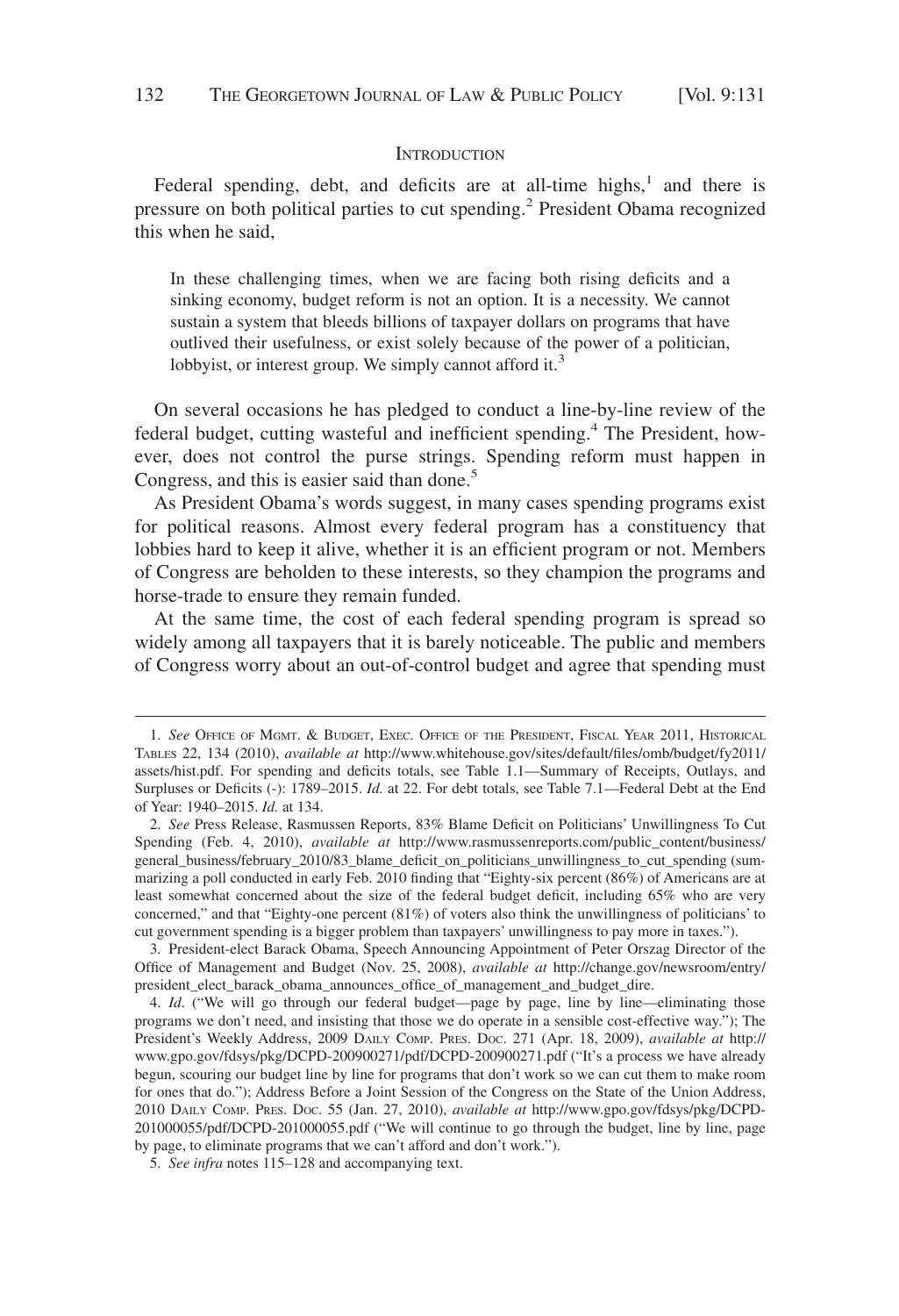be reined in, but there is no agreement on which particular programs to cut or reform. This is the classic public choice dynamic of concentrated benefits and dispersed costs.<sup>6</sup>

For example, Congress continues to approve billions of dollars in ethanol subsidies each year despite a wide consensus that these programs are inefficient, do little to improve "energy security," and are likely bad for the environment.<sup>7</sup> The reason is that while the cost of the subsidies is spread among all taxpayers, the benefits accrue to a small group that can more easily organize itself to lobby Congress. Given this dynamic, how can we ever hope to "go through our federal budget—page by page, line by line—eliminating those programs we don't need,"<sup>8</sup> as the President has promised?

Today's situation is similar to what we experienced at the end of the Cold War. Record deficits cried out for spending cuts, and an indisputable glut of military bases was the obvious target.<sup>9</sup> By definition each base was in a congressional district so that they each had a literal constituency and a designated champion in Congress. While the public at large could agree that a large reduction in bases was necessary, citizens could also agree that their hometown base should be exempt. And so it was that between 1977, when Congress began to take a more prominent role in base realignment, and 1988, when reforms were finally implemented, not one major base was closed.<sup>10</sup>

Through a combination of genius and good luck, in 1988 Congress created the Base Realignment and Closure (BRAC) Commission to address the impasse.<sup>11</sup> The Commission was composed of independent experts who were to select which bases should be closed or realigned based largely on military need.<sup>12</sup> Once made, their recommendations would become binding unless Congress passed a joint resolution of disapproval.<sup>13</sup> In the first iteration of BRAC,

11. *See* Defense Authorization Amendments and Base Closure and Realignment Act, Pub. L. No. 100-526, §§ 201–203, 102 Stat. 2623, 2627–28 (1988) (codified at 10 U.S.C. § 2687 note (1988)).

12. *See id*. §§ 203(a), 206. In establishing the BRAC Commission, Congress also adopted by incorporation the existing Commission Charter that laid out many of the criteria to be considered by the Commission in its decisions. *See id*. §§ 209(3)–(4).

<sup>6.</sup> *See* JAMES M. BUCHANAN & GORDON TULLOCK, THE CALCULUS OF CONSENT 118–130 (Ann Arbor Paperbacks 2001) (1962). For a thorough application of public choice to the budget process, see DAVID M. PRIMO, RULES AND RESTRAINT: GOVERNMENT SPENDING AND THE DESIGN OF INSTITUTIONS (2007).

<sup>7.</sup> *See* Robert Bryce, *Corn Dog: The Ethanol Subsidy Is Worse Than You Can Imagine*, SLATE, Jul. 19, 2005, http://www.slate.com/id/2122961.

<sup>8.</sup> Obama, *supra* note 3.

<sup>9.</sup> *See* Lawrence J. Haas, *The Deficit Culture,* NAT'L J. 1460, 1462 (1988) ("Policies that didn't have much support years ago, such as military base closing . . . are now supported for cost-cutting reasons"); *see also* Charles R. Morris, *Deficit Figuring Doesn't Add Up*, N.Y. TIMES, Feb. 12, 1989 (Magazine), at 40 ("Without the deficit clamor, how could Congress sit still for \$1 billion worth of military base closings?") (cited in Natalie Hanlon, *Military Base Closings A Study of Government by Commission*, 62 U. COLO. L. REV. 331, 336 n.25 (1991).

<sup>10.</sup> DEFENSE SECRETARY'S COMMISSION ON BASE REALIGNMENT AND CLOSURE, BASE REALIGNMENTS AND CLOSURE: REPORT OF THE DEFENSE SECRETARY'S COMMISSION 9 (Dec. 1988) [hereinafter BRAC COMMIS-SION REPORT].

<sup>13.</sup> *Id*. §§ 202(b), 208.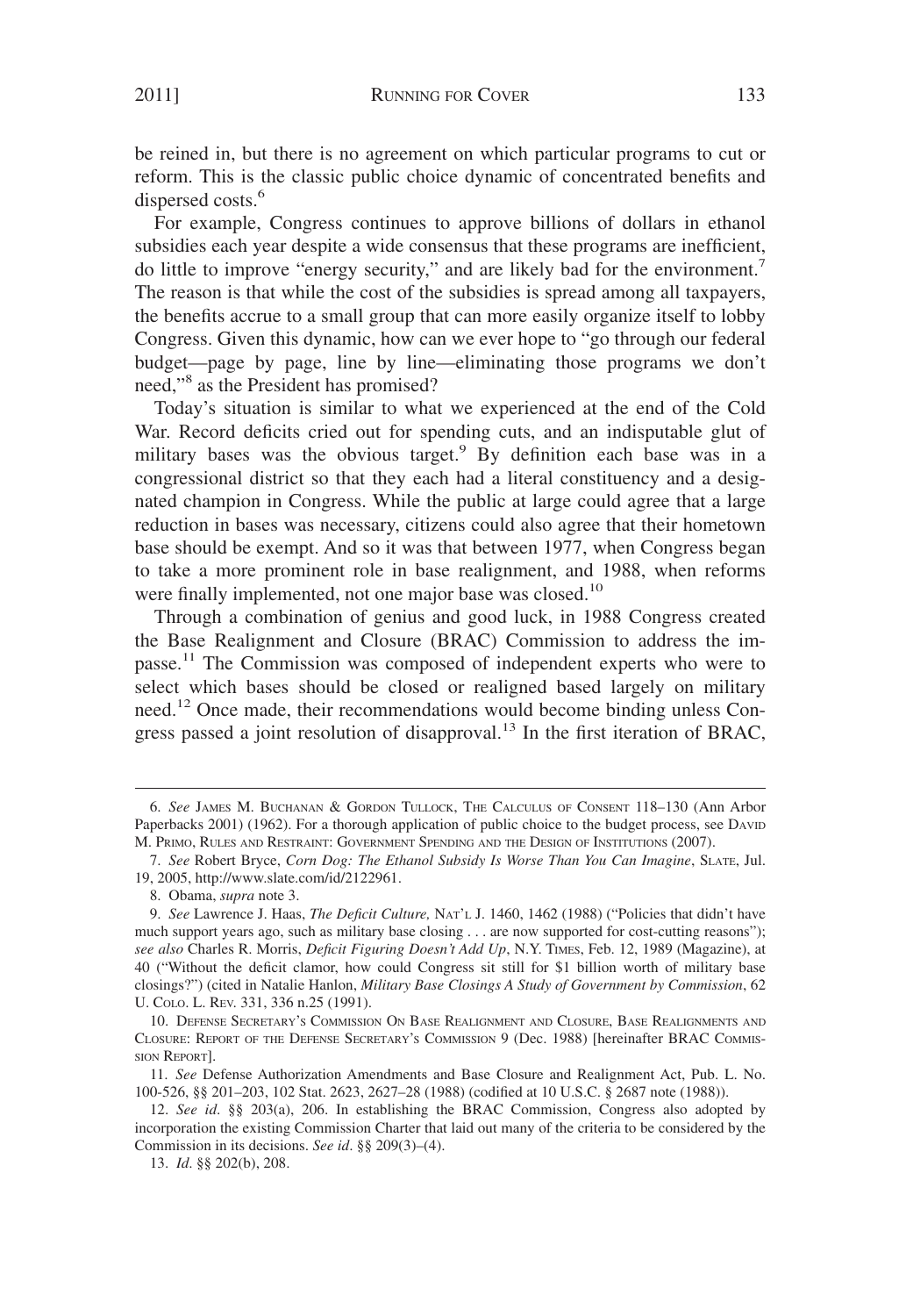the Commission recommended eleven major bases to be closed or severely realigned. $14$ 

The BRAC scheme successfully broke the political impasse that prevented base closures. As a result, many today are proposing schemes based on the BRAC model to help cut inefficient and wasteful government spending.<sup>15</sup> The key components of these new reform proposals are a congressional commission and expedited legislative procedures. These proposals, however, resemble BRAC only superficially.

The BRAC commissions of the late 80s and early 90s were successful because of their peculiar structure—not simply because they were independent commissions, and not simply because of their all-or-nothing approach to base closures. In this Article we first look at the history of BRAC and the roots of its success. We then contrast today's commission proposals to the successful BRAC process, and show how these proposals lack some of the key ingredients that made BRAC successful. Finally, we suggest how a new federal spending commission could be more closely modeled on BRAC.

#### I. BASE REALIGNMENT AND CLOSURE

#### *A. Historical Base Closures*

The number of military bases on American soil has fluctuated throughout history—more bases during wartime and during times of perceived threat, and fewer in times of peace and after conflict.<sup>16</sup> Historically, the Secretary of Defense has decided which military bases should be opened, closed, or realigned.<sup>17</sup> The decisions were regarded as military, not political.

After World War II, the tide began to turn. Soon after taking office, the Kennedy Administration sought to reduce the glut of military bases that had

<sup>14.</sup> *See* DAVID S. SORENSON, MILITARY BASE CLOSURE:AREFERENCE HANDBOOK 32 (2007). In total, the Commission recommended the closure of partial closure of ninety-one bases and the realignment of fifty-four more. *See also* Lilly J. Goren & P. Whitney Lackenbauer, *Closing Military Bases, in* THE GOVERNMENT TAKETH AWAY: THE POLITICS OF PAIN IN THE UNITED STATES AND CANADA 167, 173 (Leslie A. Pal & Kent Weaver eds., 2003).

<sup>15.</sup> *See, e.g.*, Press Release, Sen. Sam Brownback, Brownback Introduces CARFA Legislation (Jun. 17, 2009), *available at* http://brownback.senate.gov/public/press/record.cfm?id=314639& (drawing a comparison between proposed CARFA spending commission legislation and the BRAC process); *see also Safeguarding the American Dream: Prospects for Our Economic Future and Proposals to Secure It: Hearing Before the S. Comm. on Homeland Security & Governmental Affairs*, 111th Cong. 3–4 (2009) (testimony of Sen. Judd Gregg) (drawing a comparison between proposed Gregg-Conrad spending task force legislation and the BRAC process).

<sup>16.</sup> *See* Brian T. Kehl, The Pentagon vs. Congress: The Political Economy of Military Base Closures During BRAC 40 (July 23, 2003) (unpublished Ph.D. dissertation, George Mason University), *available at* http://handle.dtic.mil/100.2/ADA416525.

<sup>17.</sup> *See* Charlotte Twight, *Department of Defense Attempts to Close Military Bases: The Political Economy of Congressional Resistance*, *in* ARMS, POLITICS, AND THE ECONOMY: HISTORICAL AND CONTEMPO-RARY PERSPECTIVES 236, 262 (Robert Higgs ed., 1990); *see also* Natalie Hanlon, *Military Base Closings A Study of Government by Commission*, 62 U. COLO. L. REV. 331, 334 (1991); Kehl, *supra* note 16, at 40–41.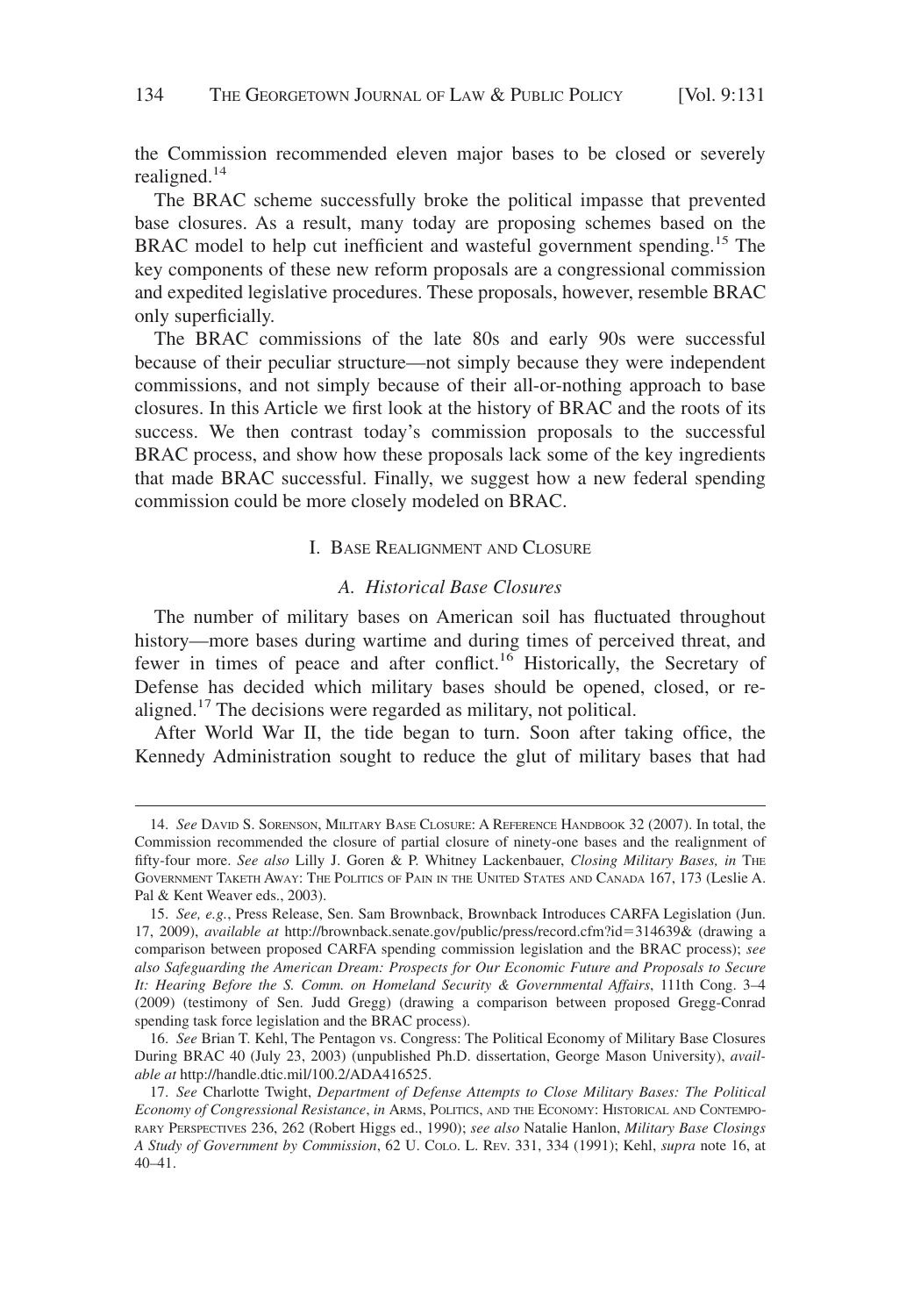accumulated during the War.<sup>18</sup> In 1961, Secretary of Defense McNamara announced plans to reduce unneeded military infrastructure.<sup>19</sup> This led to the closing of over 700 bases over the following three years.<sup>20</sup> The unprecedented realignment continued through the mid-sixties.<sup>21</sup> Members of Congress were alarmed by the vast cuts, which affected their districts, but there was no formal way they could intervene.<sup>22</sup> Of the 954 realignments announced between 1960 and 1969, only two were not completed by the Department of Defense.<sup>23</sup>

What was once a military matter quickly became political. The pain of base closures was concentrated on discrete interest groups while the benefits were spread across all taxpayers. The groups in question were the literal constituencies of members of Congress, to which they were certainly beholden. Although military bases had been closed before without it becoming political, it was the unprecedented number of bases being slated for closure at once—each with its own representative—that motivated Congress to become involved.

After McNamara made his first announcement, the House Armed Services Committee held hearings at which affected members protested the closures in their districts.<sup>24</sup> Members also complained that the Department of Defense (DoD) kept them in the dark about which bases might be closed until the last possible moment—no doubt to avoid congressional interference.<sup>25</sup> As a result, in 1965 Congress passed a bill that required 120 days notice before DoD could close a base, and permitted such announcements only between January 1 and April 30 of each year.<sup>26</sup> Not beating around the bush, the conference report accompanying the bill explained that the purpose of these requirements was to allow the armed services committees "an opportunity to hear the matter of any particular base closure at a time when it is considering the military construction authorization bill and to write restrictive language in such legislation in the case it disapproved such a base closure."<sup>27</sup>

President Johnson vetoed this bill, citing concerns over separation of powers, and making the case that it would prevent the President from adequately carrying out his duty as Commander in Chief.<sup>28</sup> Congress returned with a less

<sup>18.</sup> *See* Annual Message to the Congress on the State of the Union, 1961 PUB. PAPERS 19, 24 (Jan. 30, 1961) (announcing that he had instructed the Secretary of Defense to investigate "the elimination of obsolete bases and installations"); *see also* Twight, *supra* note 17, at 241 (outlining the Kennedy Administration base closing efforts).

<sup>19.</sup> *See* Kehl, *supra* note 16, at 40–41; Twight, *supra* note 17, at 262; Hanlon, *supra* note 17, at 335 n.15.

<sup>20.</sup> Kehl, *supra* note 16, at 41.

<sup>21.</sup> *See* Hanlon, *supra* note 17, at 335 n.15 (noting that Defense Secretary McNamara announced the closing of thirty-three bases in 1963, ninety-five in 1964, and 149 in 1965).

<sup>22.</sup> *See* Kehl, *supra* note 16, at 41.

<sup>23.</sup> Twight, *supra* note 17, at 262.

<sup>24.</sup> *See id*. at 241 n.15; Kehl, *supra* note 16, at 41.

<sup>25.</sup> *See* Twight, *supra* note 17, at 256–57.

<sup>26.</sup> *Id*. at 242.

<sup>27.</sup> H.R. REP. No. 89-713, pt. 14, at 19,421 (1965) (Conf. Rep.).

<sup>28.</sup> *See* Veto of Military Authorization Act, 1965 PUB. PAPERS 907, 907 (Aug. 21, 1965).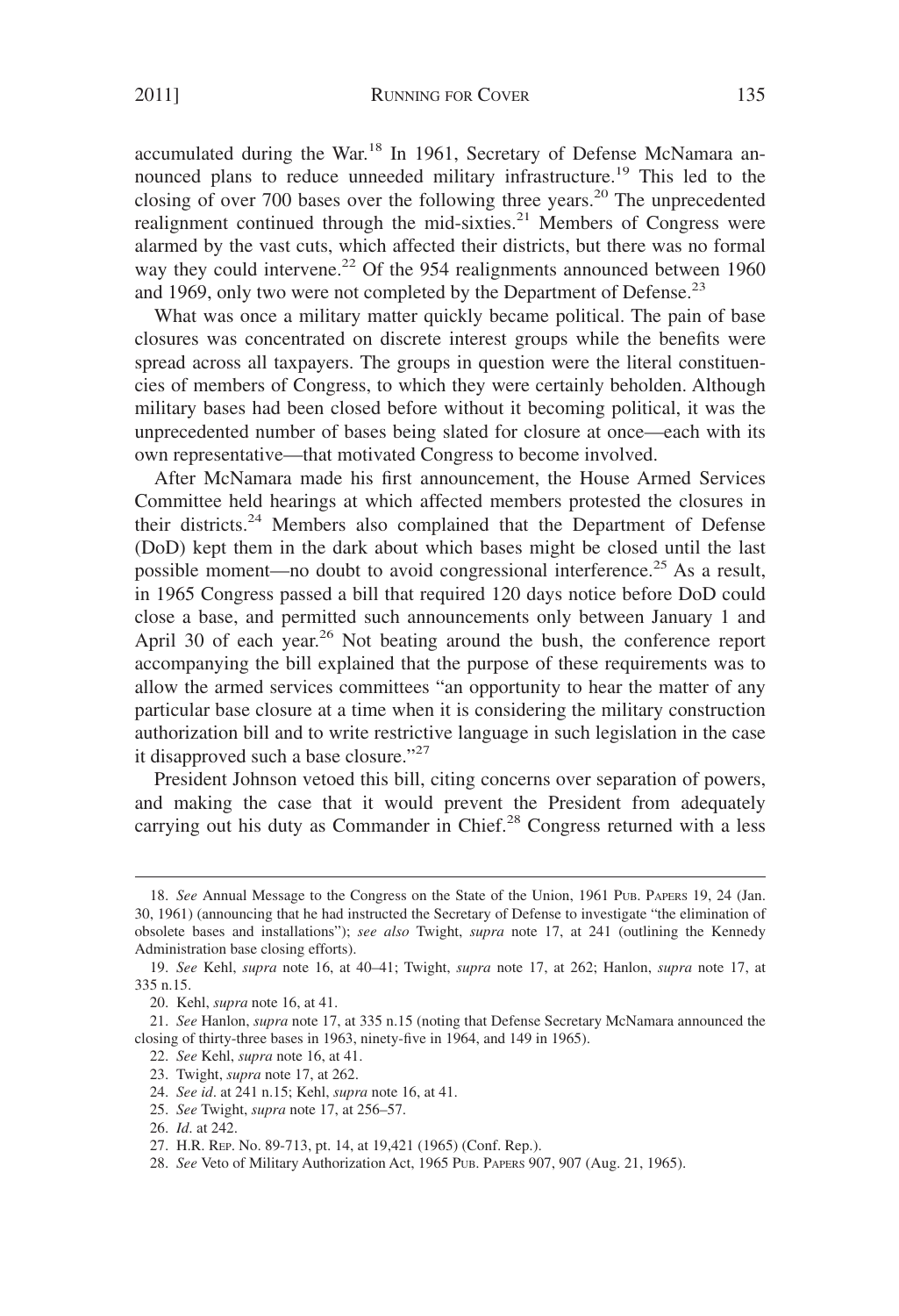restrictive bill that only applied to bases with more than 250 military or civilian personnel, which covered only the largest installations.<sup>29</sup> Additionally, the new bill only prevented DoD from implementing a closure for thirty days after it submitted a justification to Congress.<sup>30</sup> Johnson signed this bill into law.

Although the new law protected the largest installations somewhat, base realignment continued apace with closures announced in 1965, 1967, 1969, and 1970.<sup>31</sup> The end of the Vietnam War, however, saw a replay of the drama that followed World War II. In 1973, DoD announced a large realignment package that prompted strong congressional uproar, including the introduction of hearings and bills that would extend the existing notification requirements on DoD.<sup>32</sup> In 1976, when DoD announced more base closures, Congress had had enough.<sup>33</sup> It passed a bill that required DoD to notify Congress when bases became "candidates" for closure, and required waiting periods for congressional consultation and for the preparation of environmental impacts statements.<sup>34</sup> The bill would have meant that closing a base would be at least a yearlong affair.<sup>35</sup> After an initial veto, President Ford signed a modified version that nevertheless would have the same effect.<sup>36</sup> In 1977, President Carter signed a bill that made the base closure restrictions permanent.<sup>37</sup>

Between 1977 and the BRAC reforms of 1988, not a single major base was closed or realigned.<sup>38</sup> Congress had shut down base closures without being seen to act in an overtly parochial manner. Instead, by requiring that base closures comply with the National Environmental Policy Act, Congress was seen to be acting in the public interest.<sup>39</sup> The result of the new law, however, was that as soon as a base was being considered for closure, DoD had to alert Congress, which meant that its representative would spring into action, and the required environmental impact analysis provided the procedural leverage to fight a closure. As Rep. Richard Armey explained in 1988:

An environmental impact statement (EIS) can take as long as two years and cost over \$1 million to complete. Once completed, any congressman or well-organized citizens' group can take the military to court and insist that it be redone to consider some previously unnoticed aspect. After that, the second statement can be found wanting, and a third can be ordered. By this

- 37. *See id*. at 245.
- 38. BRAC COMMISSION REPORT, *supra* note 10, at 9.

39. *See* Hanlon, *supra* note 17, at 335 ("While committee reports emphasized that 'Congress should not "approve or disapprove" each base,' in effect Congress gained the authority to review all decisions on the closing or realignment of military bases.").

<sup>29.</sup> *See* Twight, *supra* note 17, at n.19.

<sup>30.</sup> *See id*.

<sup>31.</sup> *See id.* at 243.

<sup>32.</sup> *See id*. at 243.

<sup>33.</sup> *See id*. at 243–244.

<sup>34.</sup> *Id*. at 244.

<sup>35.</sup> *See id*.

<sup>36.</sup> *See id*.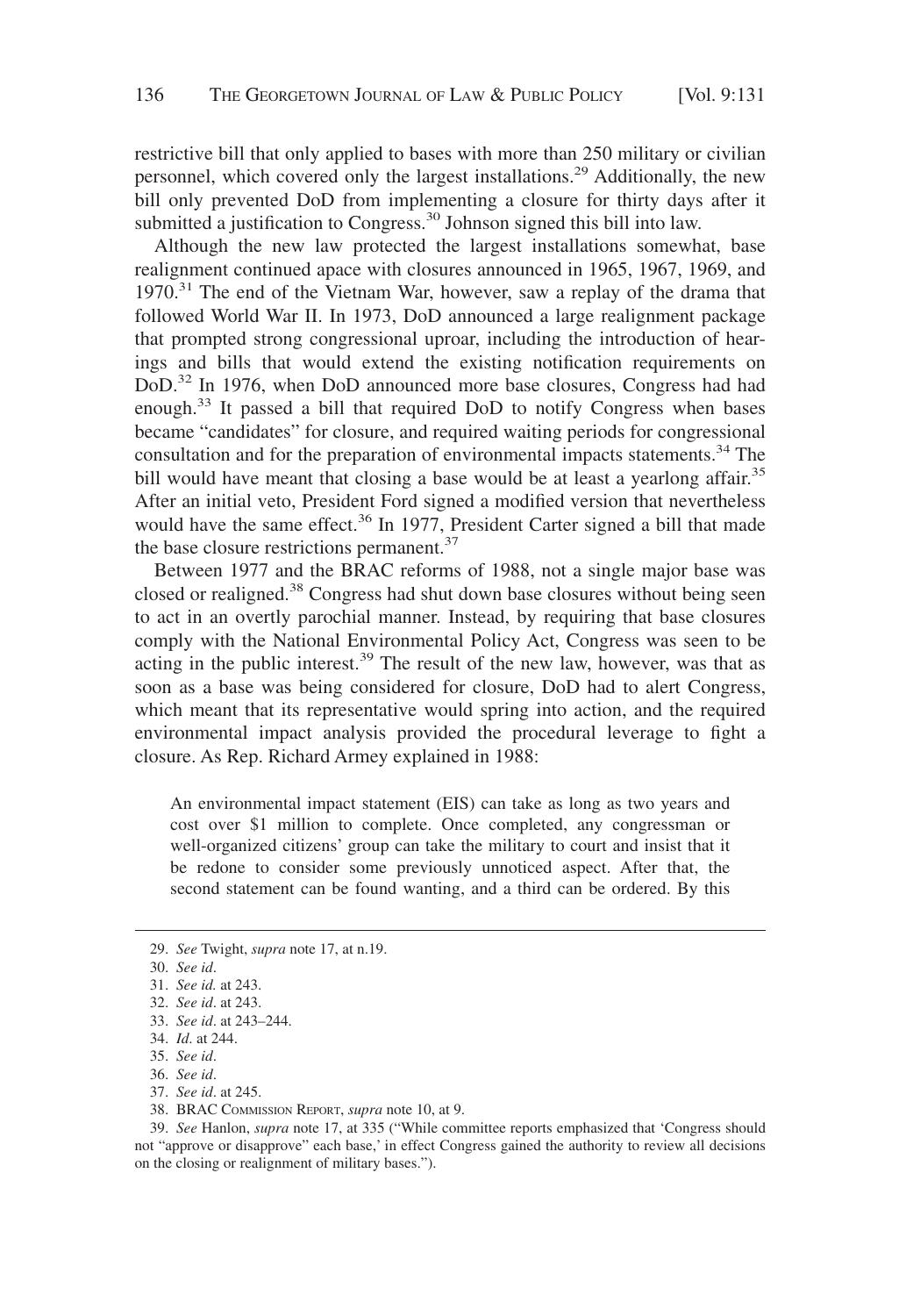time, several years after the base closing was first announced (a move that by itself has already hurt the local economy), the local citizenry and members of Congress are thoroughly aroused, and the political pressures to cancel the closing order are all but insurmountable.<sup>40</sup>

It became so easy for a competent legislator to stop a military base from closing that a representative could not afford to abstain from doing so.<sup>41</sup> Every base community became an interest group keenly focused on protecting its rents. As one commentator explained, military bases can be seen as just another type of congressional pork barrel.<sup>42</sup> Defense capital spending could direct billions of dollars into a district such that a base's payroll and spending could be more rewarding to communities and representatives than typical pork projects such as dams and bridges.<sup>43</sup> The public choice dynamic of concentrated benefits and dispersed costs was set in stone.

#### *B. The Base Realignment and Closure Commission*

As the Cold War came to a close, there was the promise of a "peace dividend" as defense spending wound down. The public choice dynamic surrounding military base closures and capital spending, however, threatened these gains. Any peace dividend would come at the expense of constituencies with the organization and the tools to resist change. So what made reform possible?

In a word: crisis. Massive growth in defense spending and entitlements had created an unprecedented deficit crisis by the mid-eighties.<sup>44</sup> In 1984, the Grace Commission—an independent panel chartered by President Reagan to investigate federal waste and inefficiency—reported that closing obsolete military bases could save up to \$2 billion annually.<sup>45</sup> It specifically cited congressional "interference" and "obstructionism" for the lack of closures.<sup>46</sup> By 1988, there was wide consensus that the glut of military bases was embarrassingly untenable. $47$ 

45. Exec. Order No. 12,369, 47 Fed. Reg. 28,899 (1982).

46. PRESIDENT'S PRIVATE SECTOR SURVEY ON COST CONTROL:AREPORT TO THE PRESIDENT 13 (1984), *available at* http://digital.library.unt.edu/ark:/67531/metacrs9044/m1/1/high\_res\_d ("We found Congressional interference to be a major problem. For example, because Congress obstructs the closing of bases that the military wants to close, the three-year waste is \$367 million. In total, PPSS recommends three-year savings of \$3.1 billion by closing excess military bases, equivalent to the three-year income taxes of 466,000 median income families.").

47. *See* SORENSON, *supra* note 14, at 45; Kehl, *supra* note 16, at 45–46. *See also* Editorial, *To Mop Up Military Gravy*, N.Y. TIMES, Apr. 29, 1988, at A38 ("No waste in government is more obvious than keeping military bases open only to benefit a particular congressman's or senator's constituents.").

<sup>40.</sup> Dick Armey, *Base Maneuvers: The Games Congress Plays with the Military Pork Barrel*, 43 POL'Y REV. 70, 72 (1988).

<sup>41.</sup> *See* Twight, *supra* note 17, at 262.

<sup>42.</sup> *See* Hanlon, *supra* note 17, at 333.

<sup>43.</sup> *See id.* at 333–34 & n.10.

<sup>44.</sup> *See* Editorial, *Unhappy Fiscal New Year!*, N.Y. TIMES, Oct. 1, 1985, at A30 (noting that tax cuts and defense and entitlement spending had caused unprecedented deficits that resulted in fiscal "disarray" and "confusion"); *see also* Kehl, *supra* note 16, at 46.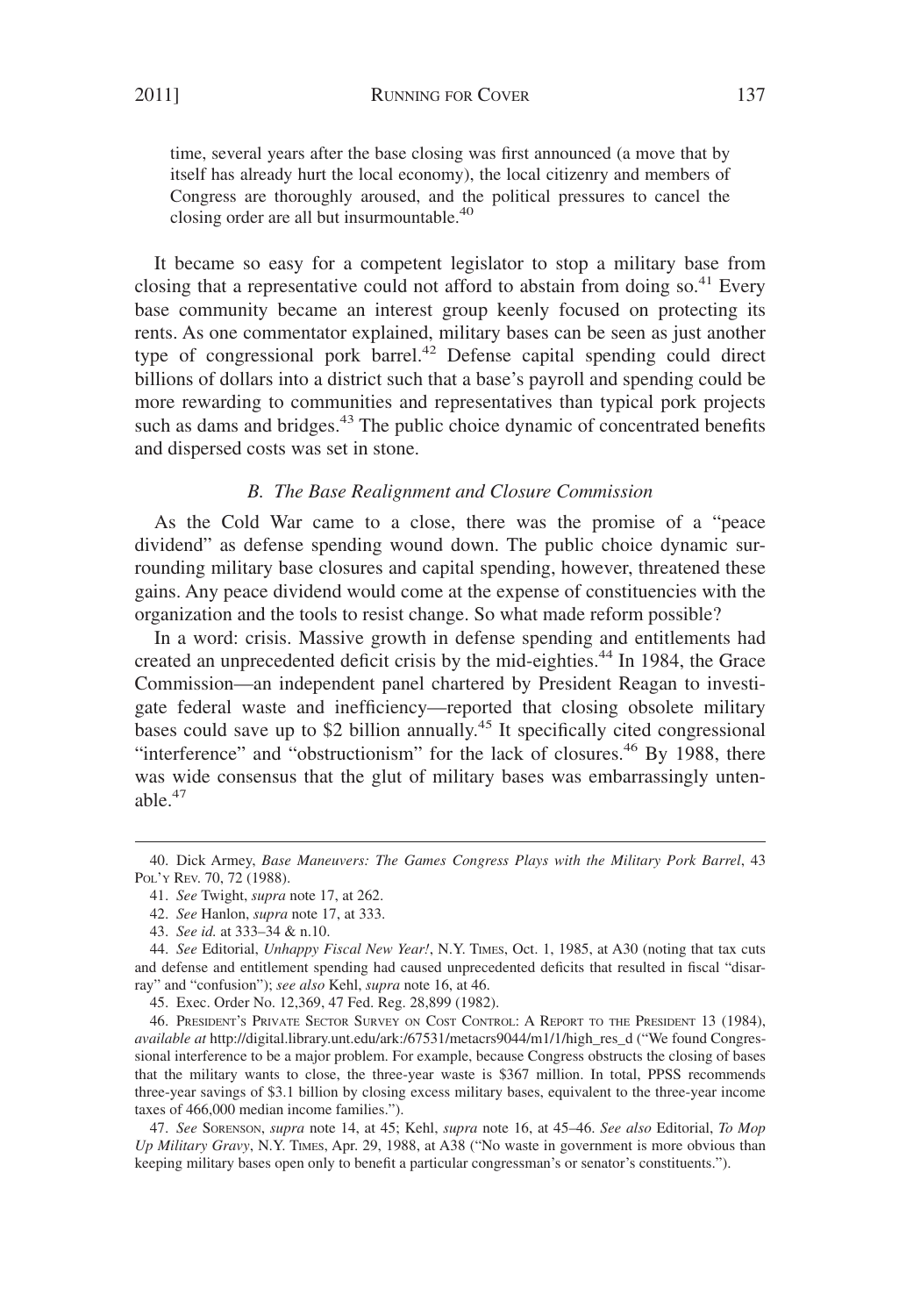Additionally, no matter one's political perspective, there was sound reason to pursue savings through base closures.<sup>48</sup> Some might pursue savings to reduce the deficit, while others might seek to invest the peace dividend in other non-defense programs. Even hawks were amenable to reform because by 1988 the defense budget had been declining for three years.<sup>49</sup> Savings on obsolete bases could be redistributed to other defense priorities.<sup>50</sup>

With mounting public pressure to cut spending and fix the budget crisis, military installations became an obvious target. As one scholar put it, "Everyone involved in the process realized that some form of base closures was eventually going to be necessary, but no one could figure out how to take enough of the politics out of the process to get effective legislation passed."<sup>51</sup> It was at this point that Rep. Richard Armey proposed a bill to delegate base-closing to a commission.

At the time, Armey was in an especially serendipitous position that allowed him to make his proposal. He was new to Congress and in the minority party; he did not serve in any of the committees with jurisdiction over military bases; and certainly not least, he did not have a base in his own district.<sup>52</sup> He also happened to be a former economics professor with a clear understanding of public choice.

Armey's first proposal came in 1987 when he introduced an amendment to that year's defense authorization bill that would have created a commission to select bases for closure.<sup>53</sup> The Secretary of Defense would then have had the option to close any of the bases recommended by the Commission notwithstanding environmental regulations or other laws.<sup>54</sup> To everyone's surprise, the bill almost passed.<sup>55</sup>

One of the major reasons why the first attempt failed was that Congress did not trust giving the Executive the power to choose which bases would be closed. Their fear was that the bases that would ultimately be closed would be in the districts of members who opposed the President on military or other matters.<sup>56</sup> And they had good reason to believe this might be the case.

President Johnson was reputed to have closed several Air Force bases in districts that voted against him in the presidential election.<sup>57</sup> Similarly, "[r]e-

<sup>48.</sup> *See* SORENSON, *supra* note 14, at 46.

<sup>49.</sup> *See id*. at 16, 18.

<sup>50.</sup> Additionally, economies of scale meant that the base glut had put pressure on readiness. *See* Kehl, *supra* note 16, at 46.

<sup>51.</sup> Kehl, *supra* note 16, at 46.

<sup>52.</sup> *See* Goren & Lackenbauer, *supra* note 14, at 172; Kehl, *supra* note 16, at 47.

<sup>53.</sup> *See* H.R.1583, 100th Cong. (1987).

<sup>54.</sup> *See id*. § 11.

<sup>55.</sup> *See* Editorial, *Defense Cuts That Won't Hurt Defense*, N.Y. TIMES, Oct. 23, 1987, at A37 ("The Armey plan came within a whisker of adoption earlier this year as an amendment to the military authorization bill. It had won by 15 votes when the time for voting expired, but the Democratic leadership froze the clock and then switched enough votes to kill it, 197 to 192.").

<sup>56.</sup> *See* Goren & Lackenbauer, *supra* note 14, at 169.

<sup>57.</sup> *See* Armey, *supra* note 40, at 73; SORENSON, *supra* note 14, at 914–15.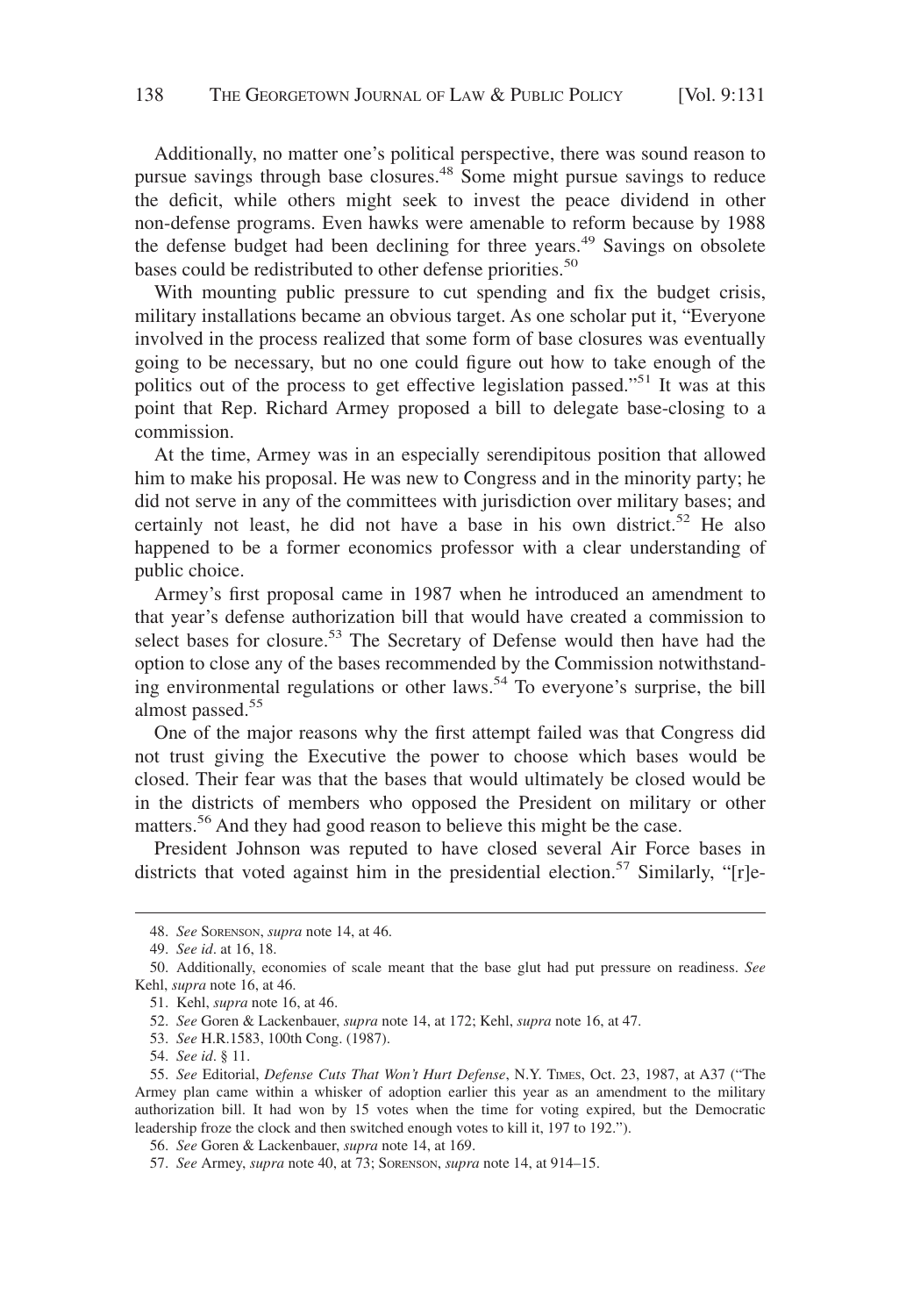ports hold that President Nixon closed a number of bases in Massachusetts in 1973, after that state became the only one to go against him in the 1972 election."<sup>58</sup> In 1985 it was suggested that Defense Secretary Caspar Weinberger had threatened members of Congress with base closures if they did not vote for the President's budget.<sup>59</sup>

Armey's second attempt the following year was successful. This time he had the support of over 100 co-sponsors and Secretary of Defense Frank Carlucci.<sup>60</sup> The measure that ultimately passed created a commission with twelve members appointed by the Secretary of Defense.<sup>61</sup>

Congress's fear of ceding too much power to the executive was allayed by a series of clever maneuvers. First, Secretary of Defense Carlucci took the unusual step of naming members of the commission before it was ever vested with any statutory power.<sup>62</sup> This assured Congress that the commission's composition would be acceptable.<sup>63</sup> Second, the new proposal required the Secretary of Defense to accept all of the commission's recommendations or none of them, thereby ensuring that he would not pick and choose bases based on political considerations.64 Lastly, Congress reserved for itself a final check. If it did not like the Commission's list of recommendations it could always reject them by passing a joint resolution of disapproval.<sup>65</sup>

By the time the final bill was signed into law by President Reagan in October 1988, the base-closing panel that had been appointed by Carlucci had been studying the issue and holding hearings since May.<sup>66</sup> The now official BRAC Commission met its statutory December 31 deadline and submitted a report to Congress and the Pentagon that recommended closing or sharply realigning eleven major bases and eighty smaller installations.<sup>67</sup>

As one would expect, a joint resolution of disapproval to reject the BRAC Commissions was introduced. It failed by a wide margin of 381 to 43, and the

65. *See id.* § 202(b).

<sup>58.</sup> SORENSON, *supra* note 14, at 30.

<sup>59.</sup> *See* Twight, *supra* note 17, at 255–56; Hanlon, *supra* note 17, at 334 n.13.

<sup>60.</sup> *See* SORENSON, *supra* note 14, at 32; Editorial, *Military Bases - In My Backyard*, N.Y. TIMES, June 20, 1988, at A18.

<sup>61.</sup> Defense Authorization Amendments and Base Closure and Realignment Act, Pub. L. No. 100-526, § 203(a), 102 Stat. 2623, 2627 (1988) (codified at 10 U.S.C. § 2687 note (1988)).

<sup>62.</sup> *Cf.* Frank Carlucci, Charter: Defense Secretary's Commission on Base Realignment and Closure, May 3, 1988.

<sup>63.</sup> *See* John. H. Cushman, Jr., *An Impossible Dream May Soon Be Possible*, N.Y. TIMES, May 3, 1988, at A32 ("An example of the maneuvering that got the legislation this far involved the handling of appointments to the commission. At first, the idea was for Congress and the Administration each to name several members. But the Justice Department felt this posed constitutional problems, and Mr. Carlucci thought it would be wrong to be advised on military matters by a commission not named by him. Instead, Mr. Carlucci consulted extensively with lawmakers and let it be known whom he would name.").

<sup>64.</sup> *See* Base Closure and Realignment Act § 202(a)(1).

<sup>66.</sup> *See* Editorial, *Remember the Base-Closings Bill*, N.Y. TIMES, Aug. 21, 1988, at A24 ("The commission is already at work, appointed by Defense Secretary Frank Carlucci on his own authority.").

<sup>67.</sup> SORENSON, *supra* note 14, at 34.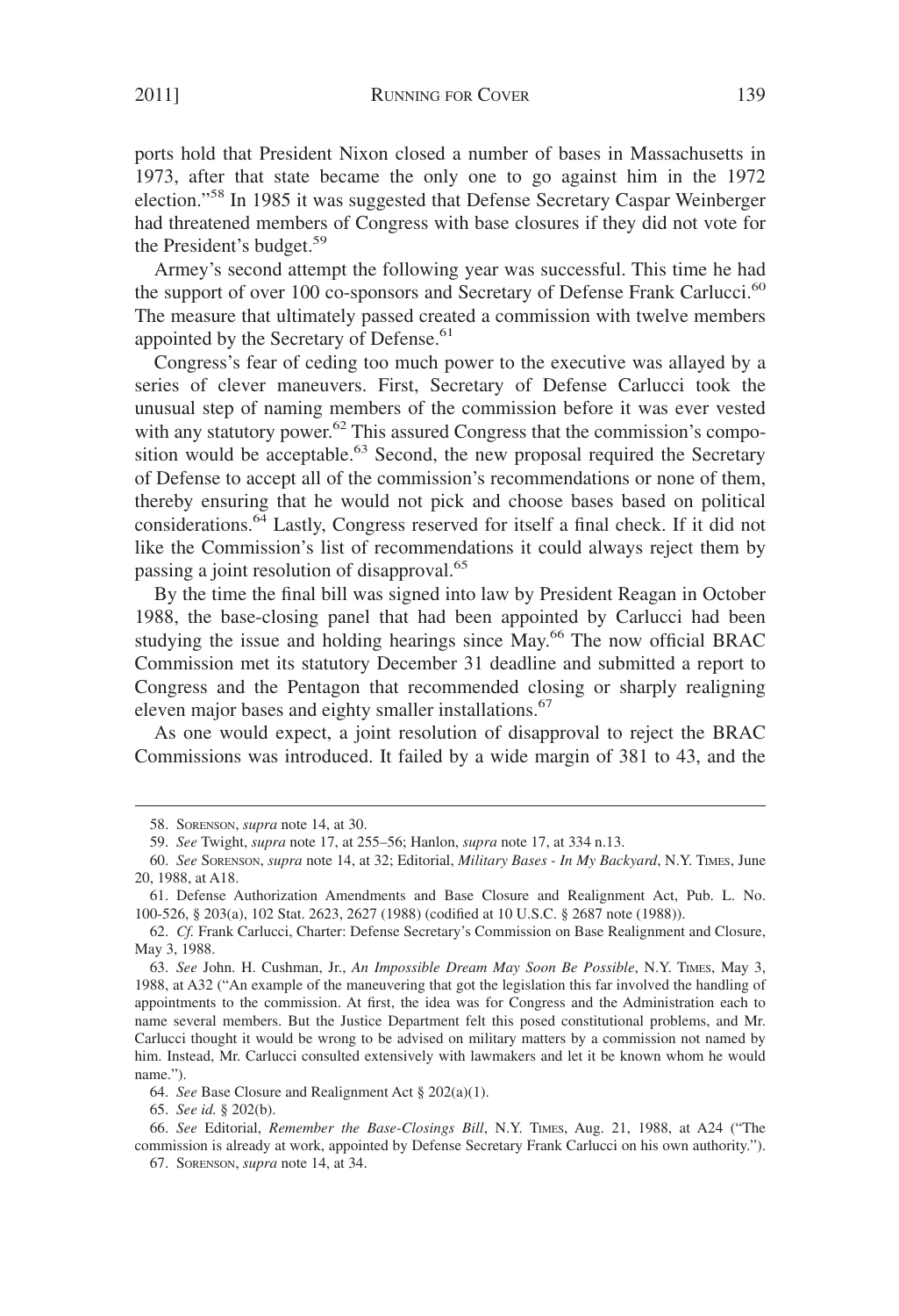Commission's recommendations were implemented.<sup>68</sup> A political feat once thought impossible had been accomplished.

#### *C. Why Did BRAC Succeed?*

To understand why BRAC succeeded in overcoming the public choice dynamic that until then had thwarted all attempts at base closing, we must first explore its institutional contours.

#### 1. Membership

The first Commission was composed of twelve members appointed by the Secretary of Defense.<sup>69</sup> The understanding at the time, although the law did not require it, was that it would be a blue-ribbon panel of experts independent of both Congress and the Executive.<sup>70</sup> This fact is evident in the composition of the proto-BRAC appointed by Defense Secretary Carlucci before the legislation was passed, which included "former members of Congress, retired Pentagon officials, and military and environmental experts  $\dots$ <sup>71</sup> A celebrated aspect of Carlucci's commission was that he persuaded former Congressmen Jack Edwards (R-Ala.) and Abraham Ribicoff (D-Conn.), who were trusted by Congress, to co-chair the commission.<sup>72</sup> Later BRAC Commissions vested in the President the power to appoint members of the Commissions subject to Senate confirmation.<sup>73</sup>

#### 2. Mission

While Congress has many times delegated policy tasks to commissions, one thing that made BRAC unique was that it was focused on an urgent and clear issue.<sup>74</sup> The Commission's brief was to consider all military installations inside

71. Hanlon *supra* note 17, at 337; John. H. Cushman Jr., *An Impossible Dream May Soon Be Possible*, N.Y. TIMES, May 3, 1988, at A32 ("The list includes former Representative Jack Edwards, an Alabama Republican; former Senator Abraham Ribicoff, a Connecticut Democrat; the industrialists Louis Cabot and Donald Craib Jr.; former Army Secretary Martin Hoffman and former Navy Secretary W. Graham Claytor Jr.; two retired generals, Donn Starry of the Army and Bryce Poe 2d of the Air Force, and Russell E. Train, a former chairman of the Council on Environmental Quality.").

72. *See* Kehl, *supra* note 16, at 48.

<sup>68.</sup> H.R. Roll Call Vote No. 32, 101st Cong. (1989) (H.R.J. Res. 165, 101st Cong. (1989)), http://www.thomas.gov/cgi-bin/bdquery/z?d101:H.J.RES.165:.

<sup>69.</sup> Base Closure and Realignment Act § 203(a).

<sup>70.</sup> Armey's failed original bill would have provided for Commission appointments by the President, the Speaker and minority leader of the House, and the majority and minority leaders of the Senate. See H.R.1583, 100th Cong. § 5(a) (1987). It explicitly stated that except for those appointed by the President, sitting members of Congress could be named to the Commission. *Id*. In contrast, Armey's second bill, which did pass, vested all appointments in the Secretary of Defense, and did not mention the possibility of sitting members of Congress serving on the Commission. Base Closure and Realignment Act  $\S$  203(a). Additionally, the bill required that not more than half of the Commission's professional staff could have worked for the Department of Defense in the previous year. *Id*. § 203(2)(c).

<sup>73.</sup> *See, e.g.*, Defense Base Closure and Realignment Act of 1990, Pub. L. No. 101-510, § 2902(c), 104 Stat. 1485, 1808 (1990).

<sup>74.</sup> *See* Hanlon, *supra* note 17, at 344 (making a comparison to the pay raise commission).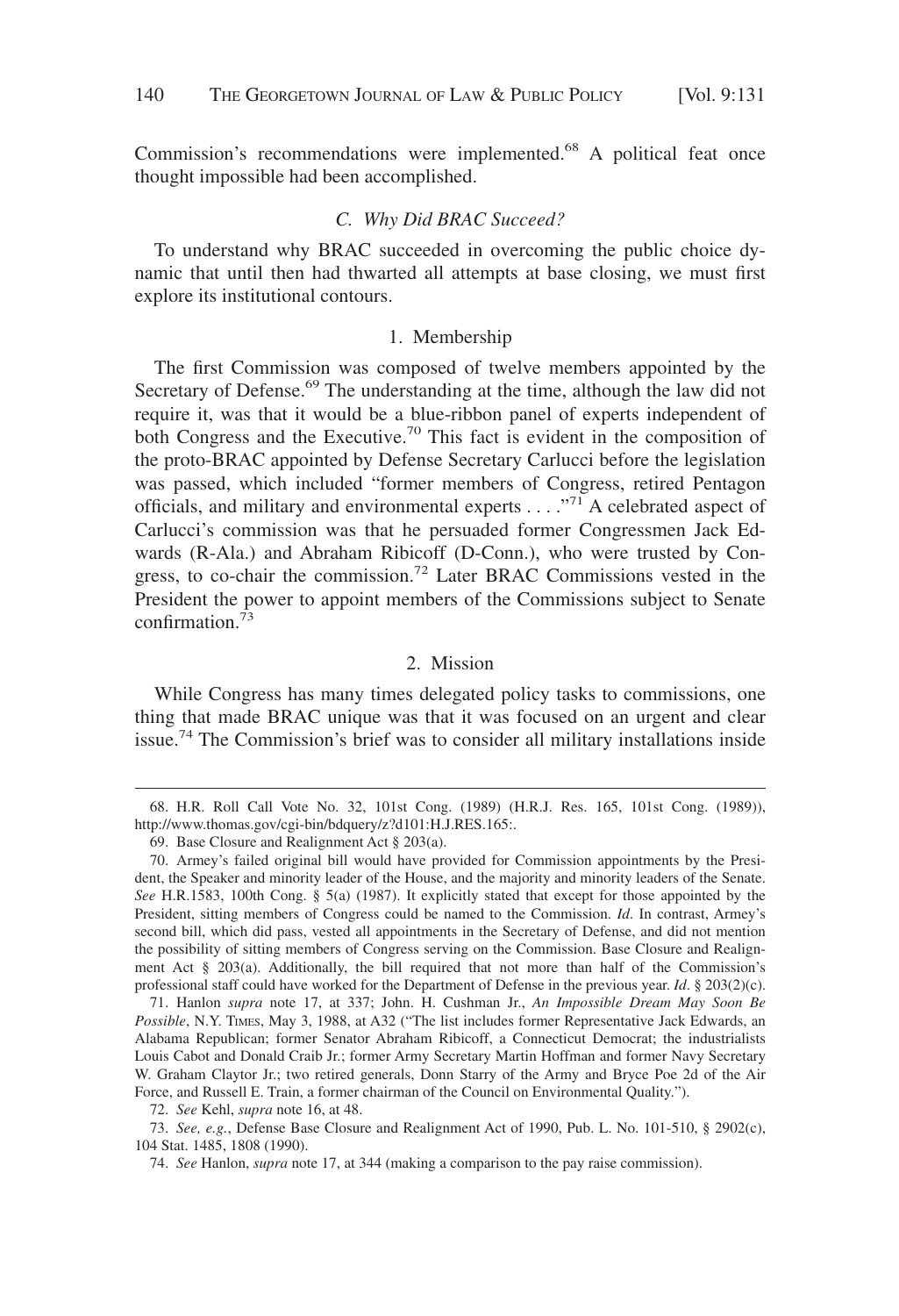the United States, $75$  and to submit a report with its recommendations for bases to be closed or realigned to the Secretary of Defense and to the House and Senate Armed Services Committees.<sup>76</sup> After that, the Commission would dis $band.<sup>77</sup>$ 

The Base Realignment and Closure and Act adopted by incorporation<sup>78</sup> the Commission's original charter.<sup>79</sup> That Charter spelled out specific criteria the Commission had to consider in its analysis and allowed it to develop additional criteria of its own.<sup>80</sup> While these were mostly military in nature, they also included economic and environmental considerations.<sup>81</sup> A clear mission (identify bases to be cut) along with guiding criteria (military need) positioned the commission to make empirically defensible choices.<sup>82</sup>

The Commission had a straightforward mission because military bases could be analyzed as discrete units. While the Commission had to keep in mind the effects of its actions on overall military capability, it nevertheless could proceed on a base-by-base analysis to determine the relative effectiveness of each one. Additionally, the BRAC structure changed the burden of proof. Under the previous regime, in place since the 1976 Act, the burden of proof was on those who wished to close a military base. Now as BRAC examined each base, the burden was on those who sought to keep a particular base open.<sup>83</sup>

#### 3. Silent Approval

It is often thought that the key feature of BRAC is an expedited legislative process that requires Congress to vote "up or down" on the whole set of Commission recommendations.<sup>84</sup> This is only partly the case. The unique process at work in BRAC is one of "silent approval" in which "the commis-

81. *See id*.

82. The Defense Base Closure and Realignment Act of 1990, which governed later BRAC rounds, specified a clear list of criteria in the legislation. *See* Pub. L. No. 101-510, § 2903(b), 104 Stat. 1485, 1810-11 (1990); *see also* SORENSON, *supra* note 14, at 36 (summarizing the various criteria).

83. *See* Twight, *supra* note 17, at 264–67.

<sup>75.</sup> *See* Defense Authorization Amendments and Base Closure and Realignment Act, Pub. L. No. 100-526, § 203(b)(2)(B), 102 Stat. 2623, 2628 (1988).

<sup>76.</sup> *See id.* § 203(b)(1).

<sup>77.</sup> *See id.* § 202(c).

<sup>78.</sup> *See id.* § 201(1).

<sup>79.</sup> *See* Frank Carlucci, Charter: Defense Secretary's Commission on Base Realignment and Closure, § 2(A), May 3, 1988.

<sup>80.</sup> *See id*; *see also* Hanlon, *supra* note 17, at 337 n.28 (explaining that "[t]he Charter expressly provided nine criteria for the Commission to consider in making its recommendations: (1) current operational readiness; (2) availability and condition of land and facilities at both existing and potential receiving locations; (3) force requirements at receiving locations; (4) cost and manpower implications; (5) extent and timing of potential cost savings; (6) economic impact on the base area community; (7) community support at the receiving locations; (8) environmental impact; and (9) the implementation process involved.").

<sup>84.</sup> *See, e.g.,* Eric Schmitt, *Pentagon Seeks to Shut Dozens of Bases Across Nation*, N.Y. TIMES, May 14, 2005, at A1 (implying that the BRAC Commission's recommendations must be approved by Congress before they become operative).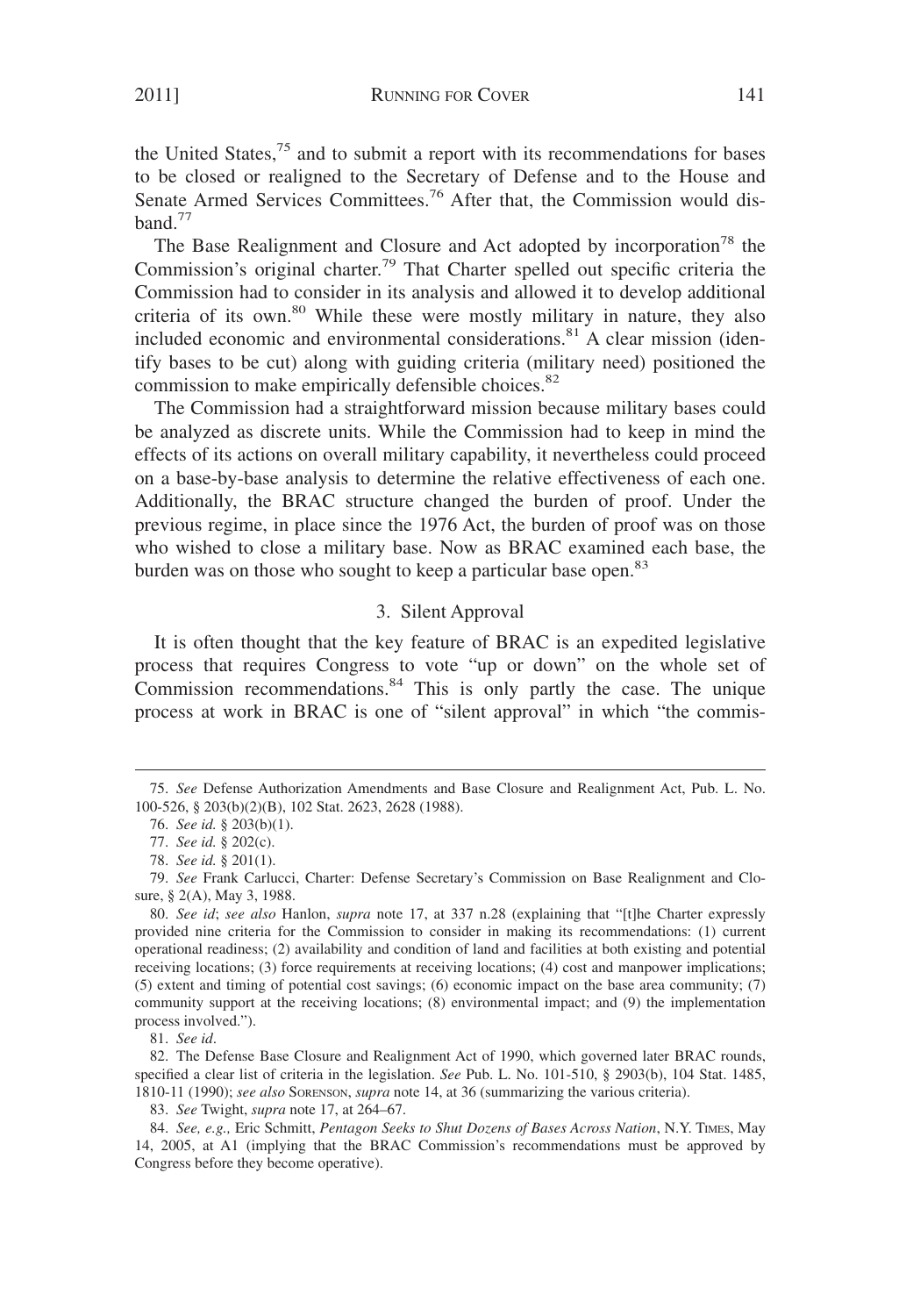sion's recommendations become law unless both houses of Congress pass and the President signs a resolution rejecting the package proposal."<sup>85</sup> This is a subtle-sounding, but profoundly important difference. While an expedited legislative process was necessary for BRAC's success, it was not sufficient without the silent approval mechanism.

Under the BRAC Act, once the Commission made its recommendations, the Secretary of Defense was *required* to begin closing the designated bases.<sup>86</sup> No further vote in Congress was necessary. Only if a joint resolution disapproving *all* of the Commission's recommendations were passed, and signed by the President, could the bases be spared.<sup>87</sup> This is a high bar indeed.

The "up or down" expedited legislative procedure often associated with BRAC applies to this joint resolution.<sup>88</sup> The Act prohibited amendments to the resolution and limited the time it could spend in committee as well as the amount of debate to which it could be subjected.<sup>89</sup> Because it is a practical certainty that at least one affected representative will introduce such a resolution, Congress will have to vote on whether to keep or reject the set of Commission recommendations. Only in this way can we say that BRAC creates an all-or-nothing, "up-or-down" vote on a list of base closures.

#### 4. Political Cover

Finally, and perhaps most importantly, the structure of BRAC gives members of Congress political cover to act against their parochial interest. Members can vote for the popular budget-cutting measure, and then deflect blame to the Commission if a base in their district is ultimately selected for closure.<sup>90</sup> They may even earn credit from their constituencies if they are seen as doing everything in their power to avoid the closure.<sup>91</sup> As Senator Phil Gramm, one of BRAC's originators, explained during a committee hearing at the time,

The beauty of this proposal is that, if you have a military base in your district... under this proposal, I have 60 days. So, I come up here and say, "God have mercy. Don't close this base in Texas. We can get attacked from the South. The Russians are going to go after our leadership and you know they are going to attack Texas. We need this base." Then I can go out and lie down in the street and the bulldozers are coming and I have a trusty aid there

<sup>85.</sup> Hanlon, *supra* note 17, at 331–32.

<sup>86.</sup> *See* Defense Authorization Amendments and Base Closure and Realignment Act, Pub. L. No. 100-526, §§ 201–202, 102 Stat. 2623, 2627 (1988). As a check to assure Congress that the Secretary of Defense was not acting politically, he had to close all recommended bases, not just some. *See* Twight, *supra* note 17, at 249.

<sup>87.</sup> *See* Base Closure and Realignment Act § 208.

<sup>88.</sup> *See id*.

<sup>89.</sup> *See id.* §§ 208(b)–(d).

<sup>90.</sup> *See* Hanlon, *supra* note 17, at 364; Twight, *supra* note 17, at 267; Kehl, *supra* note 16, at 50; Kenneth R. Mayer, *Closing Military Bases (Finally): Solving Collective Dilemmas Through Delegation*, 20 LEGIS. STUD. Q. 393, 394–95 (1995).

<sup>91.</sup> *See* Hanlon, *supra* note 17, at 364.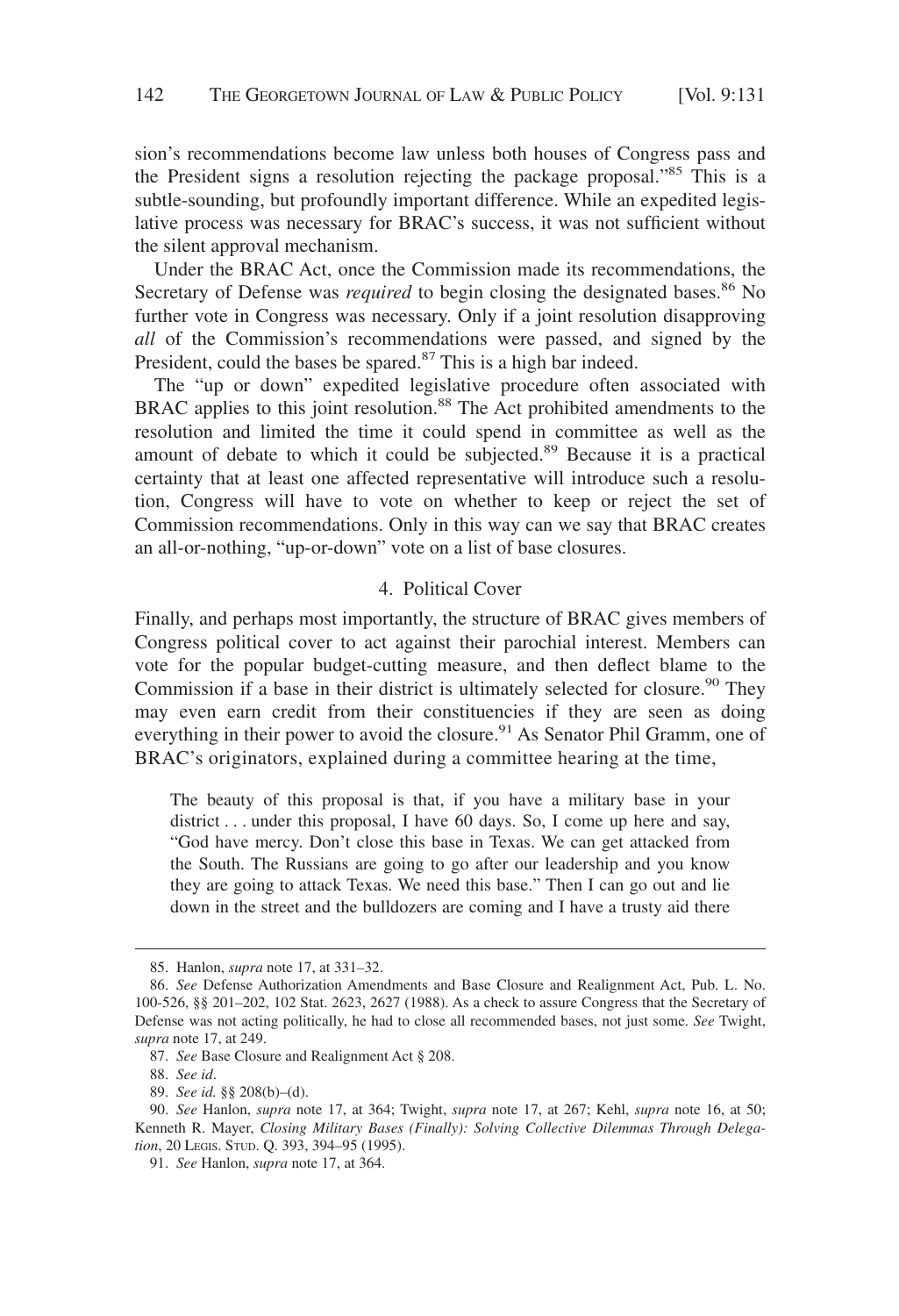just as it gets there to drag me out of the way. All the people... will say 'You know, Phil Gramm got whipped, but it was like the Alamo. He was with us

This is possible because members of Congress are never required to vote to *kill* any particular base; they only ever vote on the abstract and consensus notion of cutting spending by eliminating obviously inefficient bases.<sup>93</sup> A "veil of ignorance" provides members cover to vote for the measure, whether they have a base in their district or not.<sup>94</sup> Once the closure list is published—and an affected representative no doubt introduces a resolution of disapproval members are then simply asked to vote to *save* a handful of bases. Affected members are given an opportunity to be seen by their constituencies as champions, while all other members only need to take no action. In this way the majority position is able to triumph at the expense of organized special interests, thus overcoming traditional public choice bias. $^{95}$ 

One example of this dynamic at work took place during the 1991 round of BRAC base closures. Senator Arlen Specter of Pennsylvania voted for the creation of a new BRAC Commission, which was part of the 1991 defense authorization bill.<sup>96</sup> When the final closure list included the Philadelphia Naval Ship Yard, he mounted a legal campaign against the Commission.<sup>97</sup> The case ultimately made it to the Supreme Court and Specter argued it before the Justices himself.<sup>98</sup> The Court rejected Specter's challenge.<sup>99</sup> Nevertheless, Specter was praised at home for his effort.<sup>100</sup>

95. *See* Goren & Lackenbauer, *supra* note 14, at 172 ("A more plausible interpretation of the legislator's behavior is that they were amendable to a procedure that (1) allowed them to express a personal preference for governmental economy and efficiency and (2) enable them to cast a politically popular vote in favor of that preference, for which they could claim credit from constituents while simultaneously (3) protecting them from the wrath of an intense minority of their constituents when base-closing decisions were made and (4) allowing them to protest loudly against individual base closures affecting their constituents, while ensuring that their protests would not be effective.").

until the last second.'92

<sup>92.</sup> *Base Closures: Hearing Before the Subcomm. on Military Construction of the S. Comm. on Armed Services*, 99th Cong. 17 (1985) (statement of Sen. Phil Gramm, Member, S. Comm. on Armed Services); *see also* Twight, *supra* note 17 (citing Senator Graham's statement in the *Base Closure* hearing).

<sup>93.</sup> *See* Mayer, *supra* note 90, at 394.

<sup>94.</sup> Goren & Lackenbauer, *supra* note 14, at 172; *see also* Twight, *supra* note 17, at 265. It should be noted that the "veil of ignorance" shrouds the public, not members of Congress necessarily. *See* Goren & Lackenbauer, *supra* note 14, at 172. It should also be noted that the measure was not unopposed. Those with likely closures in their districts fought the bill. *See* Kehl, *supra* note 16, at 47 n.32.

<sup>96.</sup> S.Roll Call Vote No. 320, 101st Cong. (1990) (Conference Report, H.R. 4739), *available at* http://www.senate.gov/legislative/LIS/roll\_call\_lists/roll\_call\_vote\_cfm.cfm?congress=101&session=2  $&$ vote=00320.

<sup>97.</sup> *See* Goren & Lackenbauer, *supra* note 14, at 176.

<sup>98.</sup> *See* Dalton v. Specter, 511 U.S. 462 (1994); *see also* Linda Greenhouse, *High Court Hears a Senator Argue For Right to Sue on a Base Closing*, N.Y. TIMES, Mar. 3, 1994, at A16.

<sup>99.</sup> *See id*.

<sup>100.</sup> *See, e.g.*, Jodi Enda, *Specter Carries the Torch for Navy Yard*, PHILADELPHIA INQUIRER, Feb. 25, 1994, at A3 (comparing Sen. Specter's Supreme Court performance to an Olympic athlete's comeback).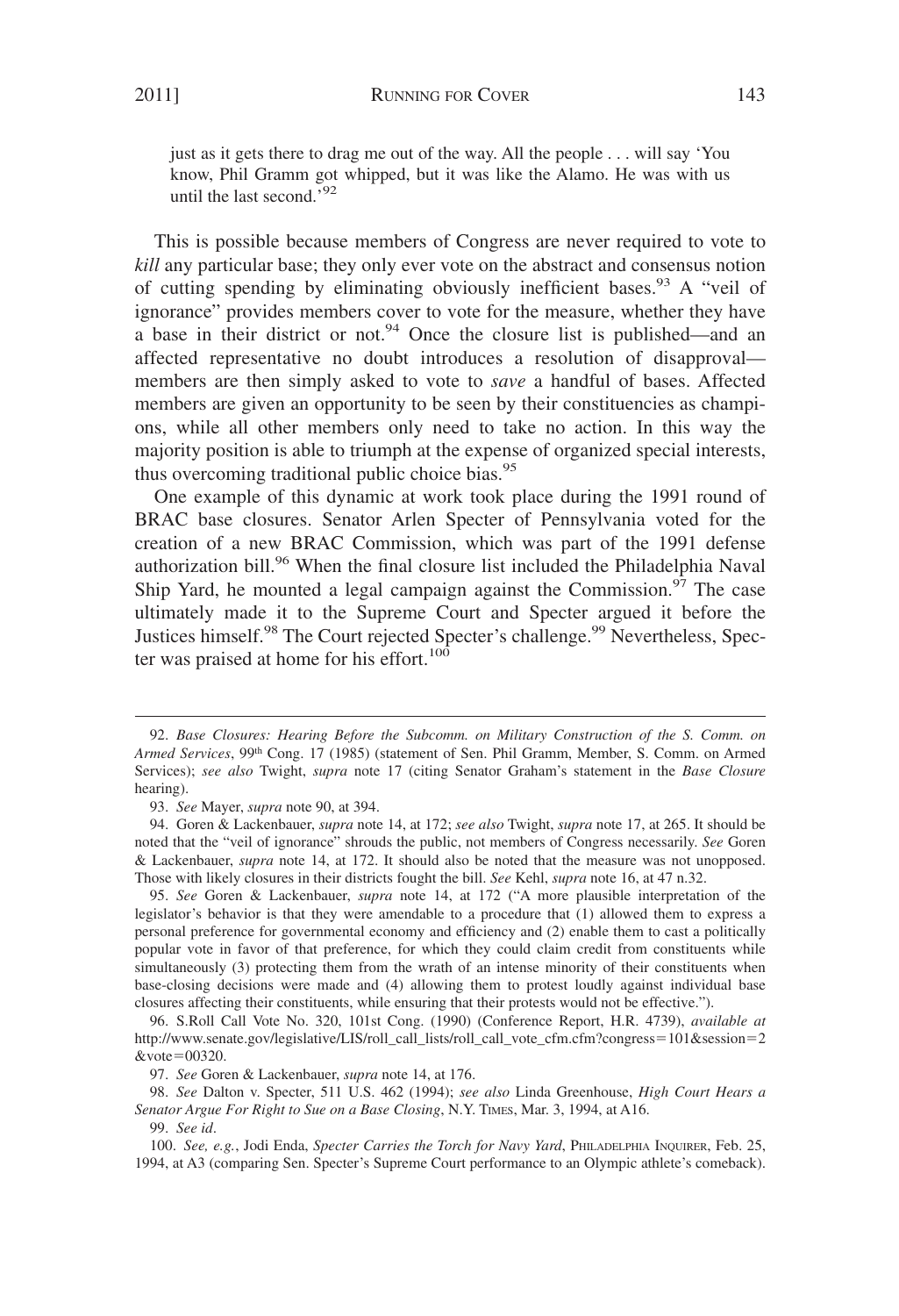#### *D. A Caveat*

The success of BRAC comes with one major caveat. While the BRAC process worked well the first time it was employed, subsequent rounds of base closures, while still effective, were arguably subject to political influence. The initial BRAC Commission ratified all DoD's recommended base closures without adding or subtracting from the list.<sup>101</sup> All later commissions removed and added bases to the proposed DoD closure list. In his dissertation on the topic, Brian T. Kehl demonstrates that political considerations partly influenced these changes. For example, about the 1993 round of base closures, he writes:

Evidence that logrolling and special interests had influence over the process became evident when internal Pentagon recommendations were leaked to the *New York Times* about a week before the commission was to get the official recommendations. Congressmen whose bases were on the list lobbied hard over the next week for their removal.

Before the list was submitted to the BRAC commission, three California bases were removed—McClellan AFB in Sacramento, Long Beach Naval Shipyard, and the Presidio of Monterey. The special interests of California and its Congressional delegation were undoubtedly successful at bringing pressure to bear on the Pentagon.<sup>102</sup>

Additionally, no member of the relevant defense committees has ever had a base closed in their districts. In 1991, DoD recommended 30 major bases for closure.<sup>103</sup> The BRAC Commission removed four from this list, three of which were represented on the Senate Armed Services Committees.<sup>104</sup> In 1993, "[o]f the nine bases removed from the list, only one was not represented on the Senate Armed Services Committee or the Senate Defense Appropriations Committee."<sup>105</sup> The same story repeated itself in the 1995 round.<sup>106</sup>

Kehl suggests that a process of political "learning" took place with each subsequent BRAC round.<sup>107</sup> While the first round represented a unique process at the time, special interests were more familiar with the system in later rounds. Additionally, the first round of cuts was made up of "low-hanging fruit"—the most egregious examples of surplus bases on which most could agree.<sup>108</sup>

The first round was also very quick, with less than three months between the

<sup>101.</sup> Kehl, *supra* note 16, at 53.

<sup>102.</sup> *Id.* at 57–58.

<sup>103.</sup> *Id.* at 55.

<sup>104.</sup> *See id*.

<sup>105.</sup> *Id.* at 58.

<sup>106.</sup> *See id.* at 60 ("The commission added three bases to the list and deleted five of the recommendations of the Pentagon. All the deleted bases had representation on Senate Defense Committees—four on the Senate Armed Services Committee and one on the Senate Defense Appropriations Committee.").

<sup>107.</sup> *Id.* at 49, 65–66.

<sup>108.</sup> *Id*. at 53.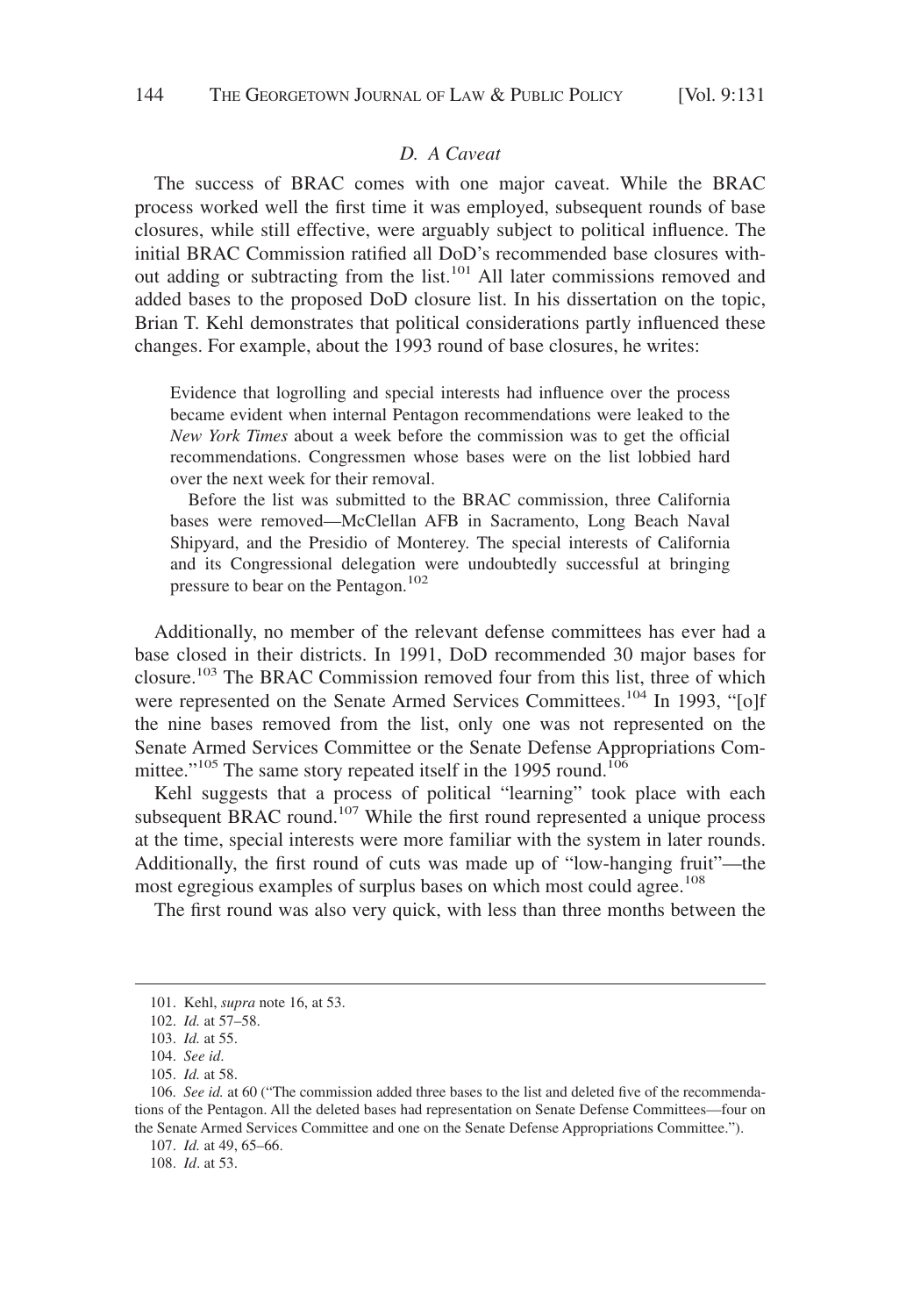2011] RUNNING FOR COVER 145

Commission's formation and the deadline for its recommendation.<sup>109</sup> "[T]he short time frame did not allow special interests and rent-seekers an opportunity to pressure legislatures and commissioners."<sup>110</sup> Subsequent rounds took substantially longer, giving interests time to organize.<sup>111</sup> For example, during the 2005 round, Texas Governor Rick Perry created a "BRAC Response Strike Force" composed of state and local officials charged with lobbying the Commission.<sup>112</sup> Other states and localities have hired retired military officials and former BRAC commissioners to make their case before the Commission.<sup>113</sup>

The lesson seems to be that a BRAC-style process will be most successful in its first iteration. Those who would seek to thwart cuts are least prepared the first time, especially if the process takes place rapidly. It is also the case that by definition the easiest choices will be available during a first round.

### II. A FEDERAL SPENDING COMMISSION

Today, like in the late 1980's, the country faces record deficits and out of control spending. Both parties agree on the need for budget reform.<sup>114</sup> As we have seen, the President has pledged a line-by-line review of the budget in order to cut inefficient, wasteful, and unnecessary programs. Unfortunately, despite consensus on the crisis and what needs to be done, the same dynamic that thwarted base closures for so long applies to federal programs as well.

Federal spending programs, like military bases, each have their own congressional sponsors and organized constituencies that work to ensure the wellbeing of those programs. As Senator George Voinovich explained at a hearing considering spending reform legislation,

The biggest problem we must overcome in this effort is that almost every program in the Federal Government, no matter how effective or spendthrift, has its own core of supporters .... It would be wishful thinking, at best, to believe we can restructure or shut down large numbers of programs across

<sup>109.</sup> The BRAC Act was signed into law on Oct. 24, 1988. Defense Authorization Amendments and Base Closure and Realignment Act, Pub. L. No. 100-526, 100 CIS Legis. Hist. P.L. 526 (1988) (legislative history). The BRAC Commission's report deadline was Dec. 31, 1988. Defense Authorization Amendments and Base Closure and Realignment Act, Pub. L. No. 100-526, § 203(b)(1), 102 Stat. 2623, 2628 (1988).

<sup>110.</sup> Kehl, *supra* note 16, at 53.

<sup>111.</sup> *See id*. at 56, 66.

<sup>112.</sup> *See* Beaulier et al., *The Impact of Political Factors on Military Base Closures* 2 (Working Paper), *available at* http://www.scottbeaulier.com/111708\_BRAC\_Paper\_1\_.doc.

<sup>113.</sup> *See id*. (noting that Illinois spent \$3 million for BRAC-related direct lobbying in 2005.).

<sup>114.</sup> *See* David Leonhardt, *Bipartisan Agreement: Raise Taxes, Cut Spending*, N.Y. TIMES ECONOMICS BLOG (Apr. 28, 2010, 1:40 PM), http://economix.blogs.nytimes.com/2010/04/28/bipartisan-agreementraise-taxes-cut-spending (noting a recent survey by the Peter G. Peterson Foundation of high-ranking officials from the past eight administrations in which they all agreed that cutting spending must be part of any deficit reduction solution); Lori Montgomery, *Senate Rejects Plan to Create Commission on the Deficit*, WASH. POST, Jan. 27, 2010, at A8 (noting that members of both parties are concerned by deficits and wish to make budget reform a top priority).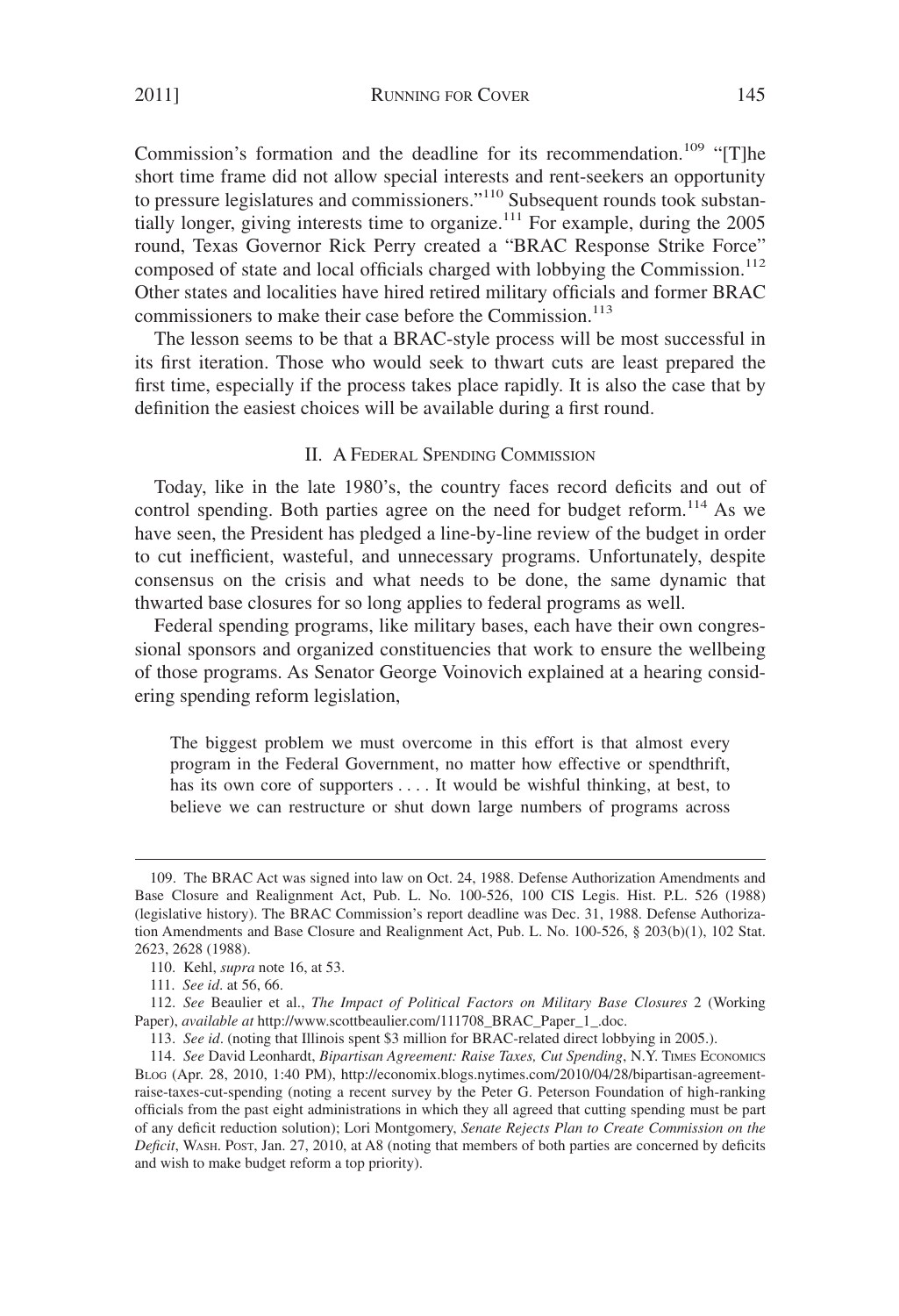multiple Federal agencies without provoking a firestorm of opposition. Nevertheless, that task must be undertaken if we are to have any hope of providing taxpayers the most effective and efficient government possible.<sup>115</sup>

In his frank account of his tenure as OMB Director, David A. Stockman explains how Congress—most notably Republican members protecting their pet programs—gutted President Ronald Reagan's waste-cutting first budget.<sup>116</sup> Stockman recounts that while he was preparing the budget and briefing member of Congress, Sen. Jesse Helms (R-N.C.) approached him to give him encouragement for his budget cutting, but warned him not to "let them OMB bureaucrats down there confuse you."<sup>117</sup> Helms told Stockman, "The tobacco program doesn't cost the taxpayers one red cent. And it never will as long as I'm chairman of the Agriculture Committee."<sup>118</sup>

Once the budget had been released, Sen. Jack Schmitt (R-N.M.) was apoplectic because NASA's budget had been cut nine percent, and a "moon complex" program had been cancelled.119 Schmitt was a self-professed deficit hawk, but he had also been an astronaut that had walked on the moon.<sup>120</sup> He placed considerable pressure on Stockman to reverse his decision.

Sen. Strom Thurmond (R-S.C.) might take the cake for parochialism, however. He accosted Stockman to explain that while he very much supported budget-cutting, outmoded Rural Electric Administration co-ops should be spared.<sup>121</sup> "Now we're all behind the President's program, yuh heah?" he said. "But you take good care of those REAs. Them's some real *fine* people."122

The pattern of general support for spending control, but resistance to individual budget cuts continues to this day. In his first budget, President George W. Bush pursued a similar strategy to President Reagan, proposing tax cuts, spending cuts, and increased defense spending. The result was also similar, with tax cuts proving much more palatable than spending cuts and large deficits the ultimate consequence. Predictably, members of Congress, spurred by special interests, resisted the proposed program cuts.<sup>123</sup>

<sup>115.</sup> *Trimming the Fat: Examining Duplicative and Outdated Federal Programs and Functions: Hearings Before the Subcomm. on Oversight of Government Management, the Federal Workforce, and the District of Columbia of the S. Comm. on Governmental Affairs*, 108th Cong. 1-2 (2004) (statement of Sen. George Voinoich, Member, S. Subcomm. on Oversight of Government Management, the Federal Workforce, and the District of Columbia).

<sup>116.</sup> *See generally* DAVID A. STOCKMAN, THE TRIUMPH OF POLITICS: WHY THE REAGAN REVOLUTION FAILED (1st ed. Harpers & Row 1986).

<sup>117.</sup> *Id*. at 120.

<sup>118.</sup> *Id*.

<sup>119.</sup> *Id*. at 150.

<sup>120.</sup> *See id*.

<sup>121.</sup> *See id*. at 152.

<sup>122.</sup> *Id*.

<sup>123.</sup> *See* Robert Pear, *Opposition Builds to Spending Cuts in Bush's Budget*, N.Y. TIMES, Apr. 9, 2001, at A1; Richard W. Stevenson, *Bush Faces Fight on Plan to Limit or Cut Programs*, N.Y. TIMES, Mar. 12, 2001, at A1.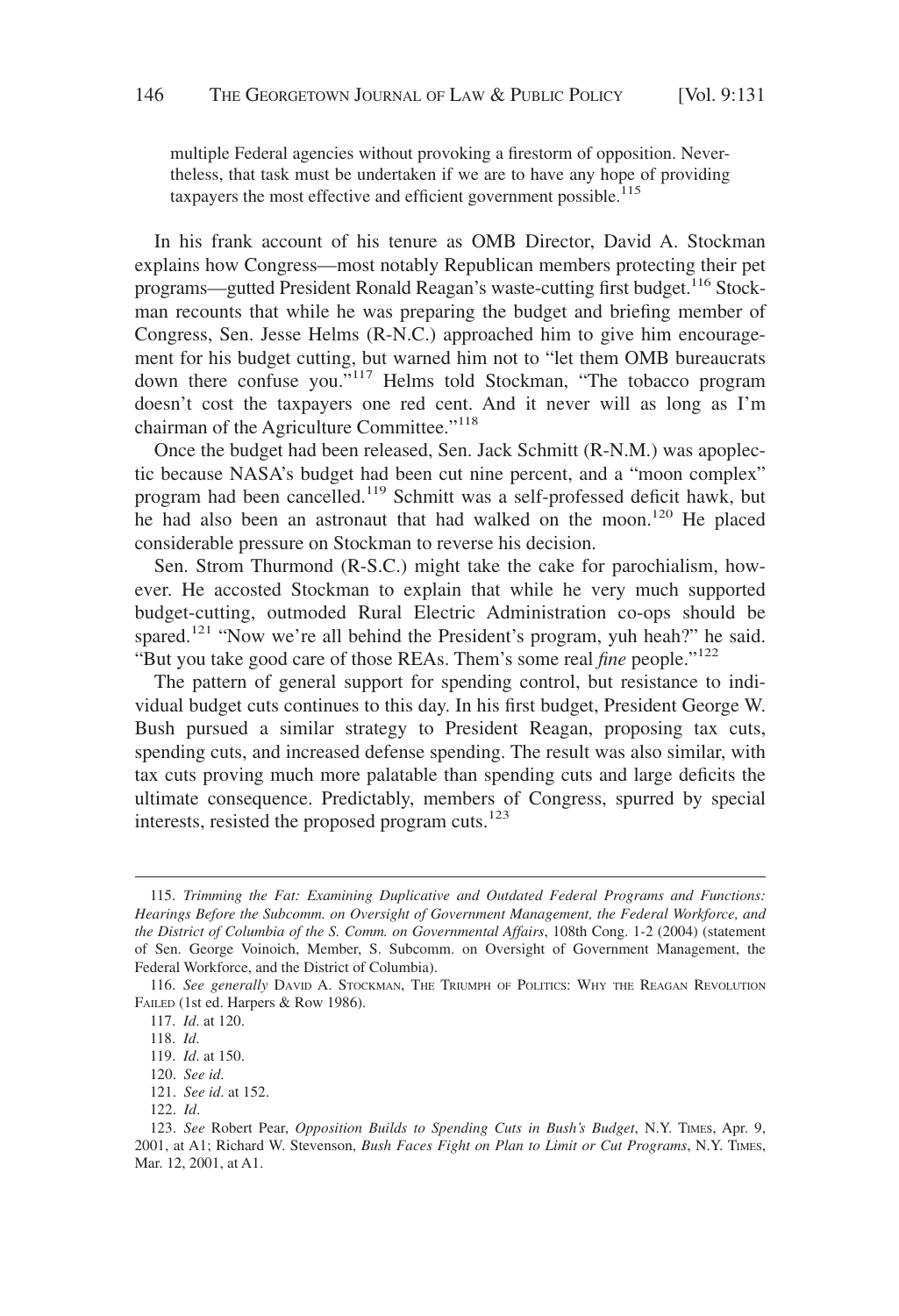2011] RUNNING FOR COVER 147

President Obama's first budget included proposed cuts of \$17 billion from 121 government programs—a modest figure.<sup>124</sup> However, members of Congress from Obama's own party balked at the idea.125 The *Washington Post* reported that Senator Dianne Feinstein vowed to fight for a \$400 million program that reimburses states for jailing illegal immigrants.<sup>126</sup> Rep. Mike Ross, "said he would oppose 'any cuts' in agriculture subsidies because 'farmers and farm families depend on this federal assistance.'"<sup>127</sup> And Rep. Maurice D. Hinchey "vowed to force the White House to accept delivery of a new presidential helicopter Obama says he doesn't need and doesn't want. The helicopter program, which cost \$835 million this year, supports 800 jobs in Hinchey's district."<sup>128</sup>

A commission approach modeled after BRAC could help here. It could serve to overcome the public choice dynamic by giving politicians the political cover needed to cut their special interest constituencies' well-guarded programs. Unfortunately, the proposals we have seen to date resemble BRAC only superficially. They do not take into account the factors that made BRAC successful.

#### *A. Recent Proposals*

Members of Congress and the President have recently proposed budget reform efforts modeled on BRAC. In this section, we will look at some of these proposals and show how they lack many of the key elements that made BRAC successful. Specifically, we will look at the Bipartisan Task Force for Responsible Fiscal Action Act of 2009, better known as the Conrad-Gregg bill; the Commission on Congressional Budgetary Accountability and Review of Federal Agencies Act, often referred to as the CARFA Act; and Executive Order 13,531 establishing a National Commission on Fiscal Responsibility and Reform.

## 1. Conrad-Gregg

Senators Kent Conrad (D-N.D.) and Judd Gregg (R-N.H.), respectively the chairman and ranking member of the Senate Budget Committee, have introduced their "Bipartisan Task Force" proposal in the Senate the past two Congresses.<sup>129</sup> The proposal received much attention in early 2009 when it was offered as an amendment to the perennial bill to increase the federal debt ceiling.<sup>130</sup> While President Obama had endorsed the bill,<sup>131</sup> it fell seven votes

<sup>124.</sup> Lori Montgomery & Amy Goldstein, *Democrats Assail Obama's Hit List, Lawmakers Vow to Protect Pet Programs*, WASH. POST, May 8, 2009, at A1.

<sup>125.</sup> *See id*.; *see also* Paul M. Krawzak & David Clarke, *Obama Details \$3.7 Trillion Budget*, CQ WEEKLY, May 11, 2009, at 1094.

<sup>126.</sup> *See* Montgomery & Goldstein, *supra* note 124.

<sup>127.</sup> *Id.*

<sup>128.</sup> *Id.*

<sup>129.</sup> Bipartisan Task Force for Responsible Fiscal Action Act of 2007, S. 2063, 110th Cong. (2007); Bipartisan Task Force for Responsible Fiscal Action Act of 2009, S. 2853, 111th Cong. (2009).

<sup>130.</sup> *See* Kent Conrad & Judd Gregg, *A Fiscal Battle on Two Fronts*, WASH. POST, Jan. 5, 2009, at A11.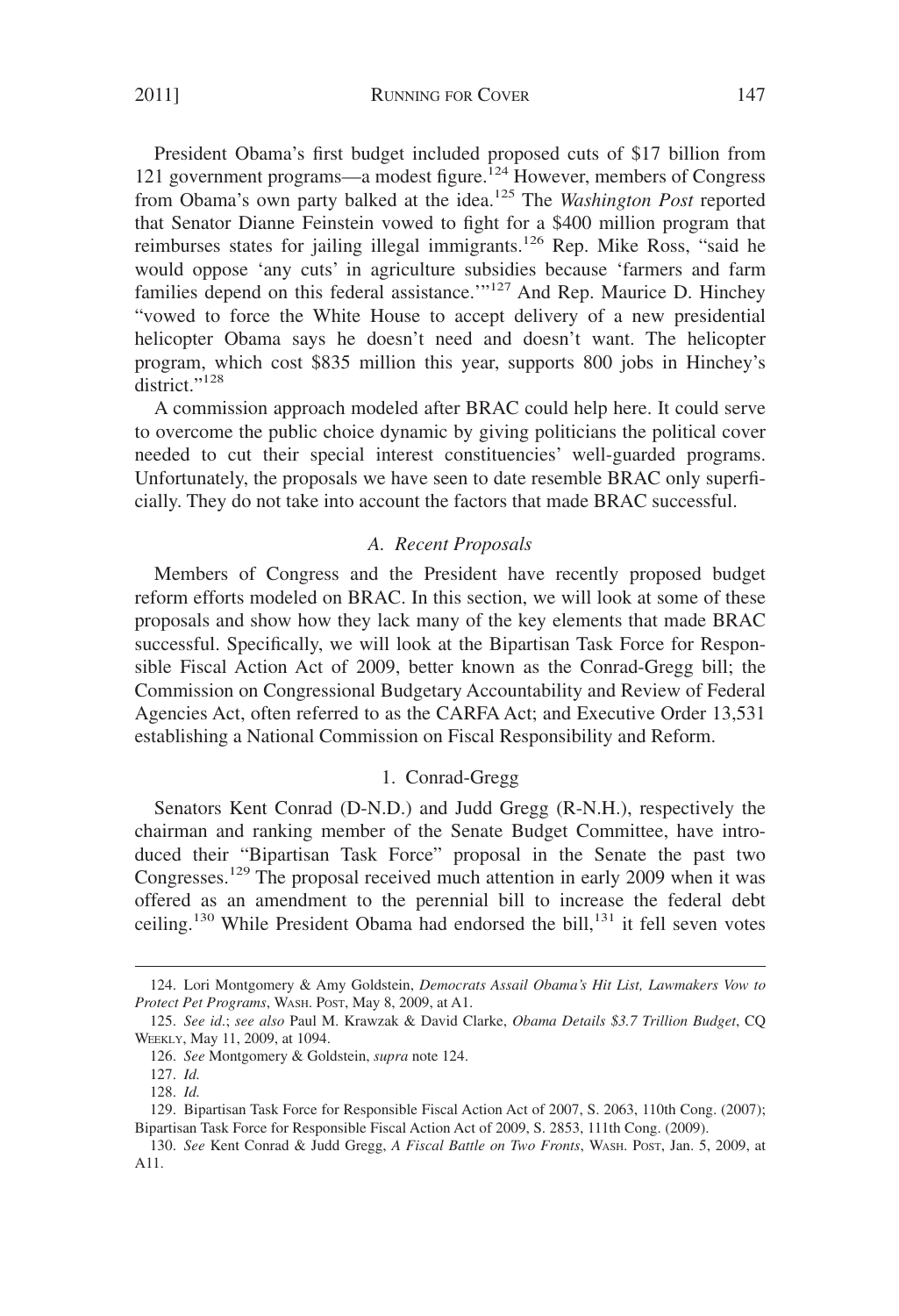short of the sixty it needed to pass.<sup>132</sup> This prompted the President to create his own budget commission by executive order.<sup>133</sup>

Senator Gregg has stated that the proposal was inspired and informed by the BRAC process.<sup>134</sup> The Conrad-Gregg bill would have created an eighteenmember commission charged with studying the government's fiscal imbalance and recommending ways to ameliorate it.<sup>135</sup> While superficially similar to BRAC, the Conrad-Gregg proposal is very different.

First, the Conrad-Gregg Task Force would be composed of eight sitting senators, eight sitting representatives, the Treasury Secretary, and one other executive branch official appointed by the President.136 This is in stark contrast to the BRAC Commissions, which have been composed of experts independent of both Congress and the White House, and with no political careers to protect.

Second, while BRAC Commissions were tasked with a clear mission (select bases to close or realign) and guided by clear criteria (military need), the Conrad-Gregg commission's brief would be to "review the fiscal imbalance of the Federal Government"<sup>137</sup> and propose legislative language to address these factors.<sup>138</sup> This is a decidedly broader and more amorphous mandate with no guiding criteria to limit the commission's possible courses of action. In the case of BRAC, Congress was agreed on a desired outcome: closing surplus military bases based on military need. By creating a BRAC Commission, Congress was not delegating any policymaking power. It was instead simply attempting to overcome the political problems that made choosing specific bases to close virtually impossible. The Conrad-Gregg proposal, in contrast, creates what amounts to a miniature Congress imbued with blue-sky authority to develop policies to reconcile the fiscal-imbalance.<sup>139</sup> Next, while the Conrad-Gregg bill

<sup>131.</sup> *See* Jackie Calmes, *Obama Endorses Bill to Create Panel on Deficit*, N.Y. TIMES, Jan. 23, 2010, *available at* http://www.nytimes.com/2010/01/24/us/politics/24debt.html; Michael A. Fletcher, *President Obama Endorses Bipartisan Deficit-reduction Panel*, WASH. POST, Jan. 24, 2010, at A4.

<sup>132.</sup> J. Taylor Rushing, *Senate rejects deficit reduction commission*, THE HILL, Jan. 26, 2010, *available at* http://thehill.com/homenews/senate/78069-senate-rejects-fiscal-deficit-reduction-commission.

<sup>133.</sup> *See* Remarks on Signing an Executive Order Establishing the National Commission on Fiscal Responsibility and Reform and an Exchange With Reporters, 2010 DAILY COMP. PRES. Doc. 113 (Feb. 18, 2010), *available at* http://www.gpo.gov/fdsys/pkg/DCPD-201000103/pdf/DCPD-201000103.pdf.

<sup>134.</sup> *Safeguarding the American Dream: Prospects for Our Economic Future and Proposals to Secure It: Hearing Before the S. Comm. on Homeland Security & Governmental Affairs*, 111th Cong. 3 (2009) (statement of Sen. Judd Gregg) (drawing a comparison between proposed Conrad-Gregg spending task force legislation and the BRAC process); *see also The Bipartisan Task Force for Responsible Fiscal Action Act of 2007: Hearing Before the S. Comm. on the Budget*, 110th Cong. 30 (2007) (statement of Sen. Judd Gregg) (stating that a "fast-tracking" approach like the BRAC is the best way to overcome political gridlock).

<sup>135.</sup> Bipartisan Task Force for Responsible Fiscal Action Act of 2009, S. 2853, 111th Cong. § 316(b)(4) (2009) [hereinafter Conrad-Gregg Bill].

<sup>136.</sup> *Id.*

<sup>137.</sup> *Id.* § 2(b)(2)(A).

<sup>138.</sup> *See id.* §§ 2(b)(2)(C)–(D).

<sup>139.</sup> While sections 2(D)(i)–(iii) provide some guidance to the Task Force, they are not bound to consider any criteria and are free to make any recommendations they see fit.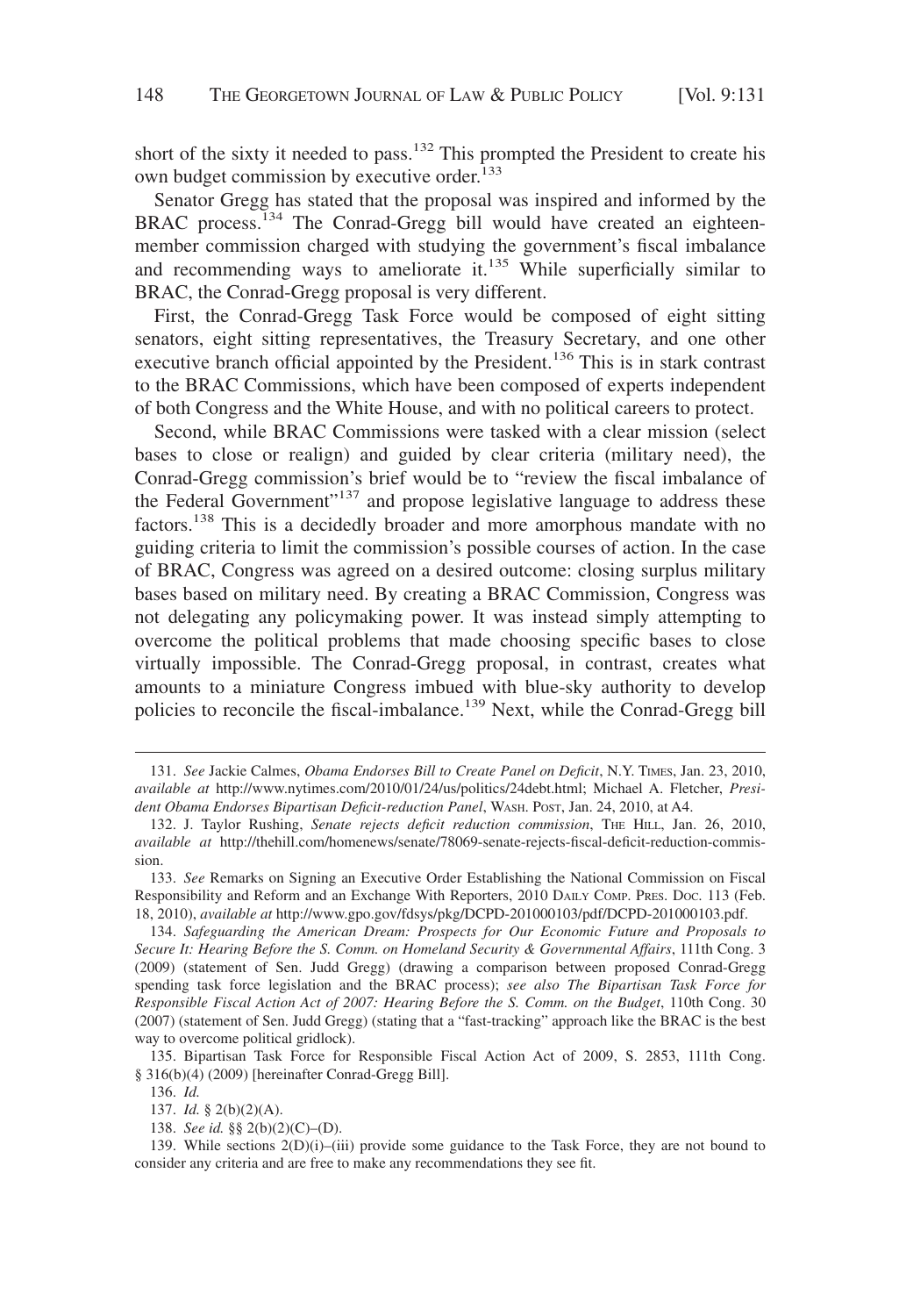includes an expedited legislative process, it is not a silent approval process as we see in BRAC. Under Conrad-Gregg, once the commission develops its recommendations, it transmits them to Congress as legislation.<sup>140</sup> This legislation must be reported out of committee within seven days of introduction, $141$ after which the bill receives fast track consideration, which includes a limit on debate and a prohibition on amendments and filibuster.<sup>142</sup> This is similar to the fast track provisions available to a joint resolution of disapproval to overturn a BRAC Commission's recommendations.<sup>143</sup> We must therefore remember that it is not the fast-track provision that contributes to BRAC's success; it is the silent approval process.

Under the BRAC approach, Congress votes to approve the general policy of closing surplus bases. The BRAC Commission then chooses which bases to close, and its recommendations are operative unless Congress takes action through an expedited process—to undo them. We saw in Part I.C why this matters, but chief among the reasons is that members of Congress are able to avoid voting to close any particular base. Instead they vote first to cut bases in the abstract, and then they vote to *not save* a few clearly surplus bases.

The Conrad-Gregg bill does the opposite. It charges a commission with developing legislation to fix the federal fiscal imbalance, and then requires members of Congress to affirmatively vote to enact that legislation without amendment. Members would have to state their approval on the record for every budget cut and tax increase in the legislation. This disregards the lesson of BRAC, which is that to overcome the special interest pressure that members of Congress feel, you must allow them to vote to cut spending in the abstract, and then simply abstain from repealing a commission's recommendations.

It is silent approval—the fact that a commission's recommendations are immediately active without further action—that provides members of Congress with the political cover they need. If a member's literal or special interest constituencies are affected by a commission's recommendations, the member can express shock at the commission's decisions, can point out that she did not and would not have voted as the commission did, and can act to be seen as working to overturn what is already a done deal. The Conrad-Gregg bill not only eschews this device, it requires that the Task Force bill be passed by a three-fifths vote in each house. $144$ 

<sup>140.</sup> *See* Conrad-Gregg Bill, *supra* note 135, § 2(b)(2)(D).

<sup>141.</sup> *See id.* § 2(e)(1)(C). The bill must be reported out with favorable, unfavorable, or neutral recommendation within seven days. If not, it is discharged. *Id*.

<sup>142.</sup> *See id.* §§ 2(e)(2)(A), (e)(2)(B).

<sup>143.</sup> *See* Defense Authorization Amendments and Base Closure and Realignment Act, Pub. L. No. 100-526, §§ 202(b), 208, 102 Stat. 2623, 2627, 2632–34 (1988).

<sup>144.</sup> *See* Conrad-Gregg Bill, *supra* note 135, §§ 2(e)(2)(A)(vi), §2(e)(2)(B)(iv). Because the Conrad-Gregg bill is delegating great deliberative authority to a "bipartisan task force" and then limiting amendment and debate on the task force's bill, a supermajority requirement is probably appropriate. However, if the purpose of a bill creating a commission or task force is to allow members of Congress to approve a policy that is popular in the abstract (such as base or budget cutting), but politically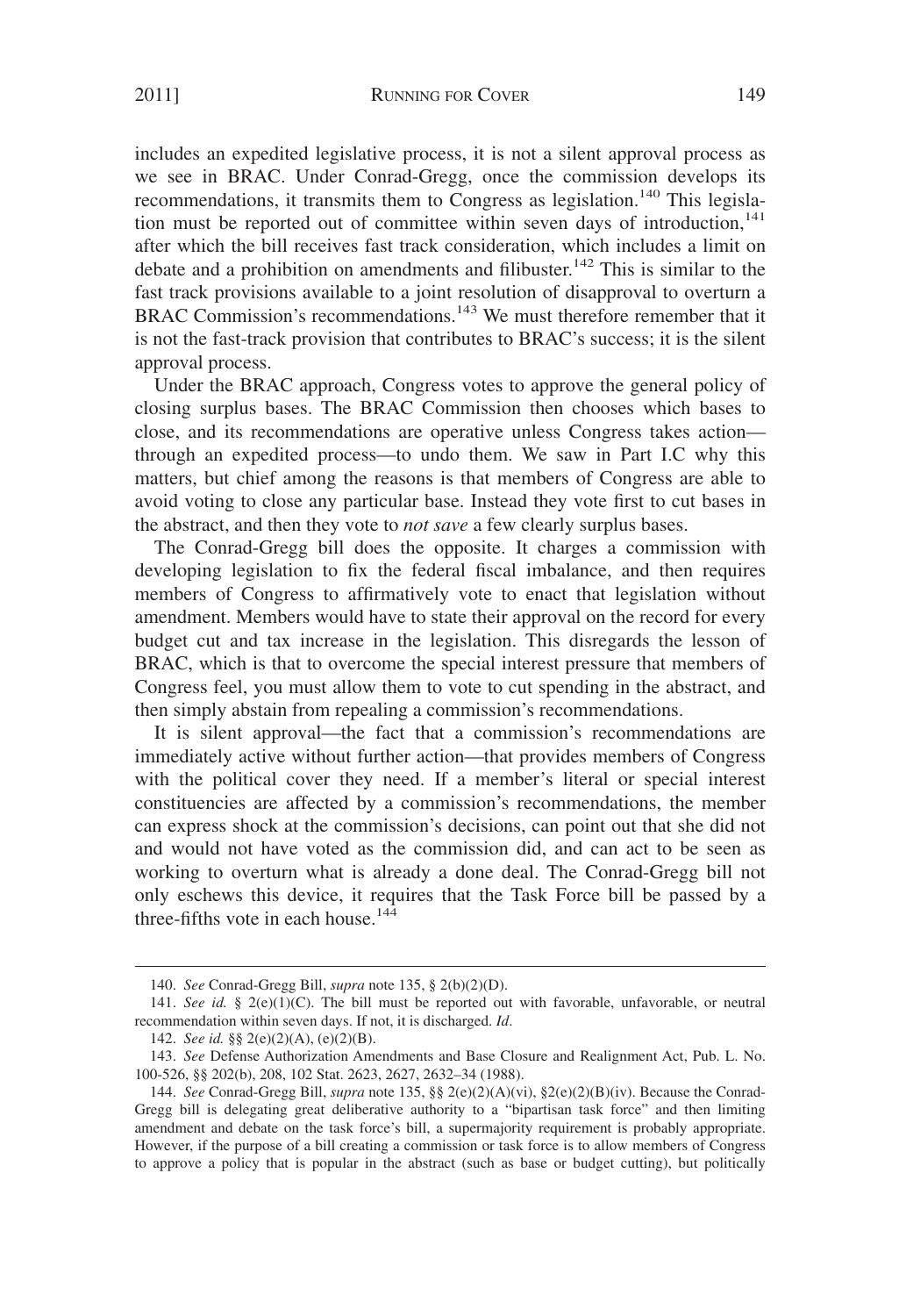Conrad-Gregg looks like BRAC, and this has led some to assume that it would work the same way.<sup>145</sup> They are, however, very different. BRAC did only one thing: cut military bases. Congress had agreed to cut bases; it only delegated the task of choosing which ones. That solved a political problem. The Conrad-Gregg "task force," in contrast, could not only cut programs and budgets, it could raise taxes and slash benefits as well. This is very different from simply implementing a policy on which there is agreement.

A budget commission truly modeled on BRAC would similarly do only one thing: cut federal programs. Congress can agree that the budget must be cut and delegate the task of choosing which programs should be terminated or consolidated to an expert commission. The purpose there would similarly be to solve a political problem, not to abdicate responsibility for policymaking.

#### 2. National Commission on Fiscal Responsibility and Reform

The National Commission on Fiscal Responsibility and Reform was created by Executive Order  $13,531$ .<sup>146</sup> It is patterned on the Conrad-Gregg bill and President Obama signed the order shortly after that bill failed.<sup>147</sup> Many of the critiques that apply to the Conrad-Gregg bill apply to it as well.

Like the Conrad-Gregg "task force" the Commission is composed of eighteen members, however they need not all be sitting officials.<sup>148</sup> Six of the members must be senators and six representatives, but the remaining six, which are appointed by the President, can be private citizens.<sup>149</sup> Although this can be seen as a step in the right direction, the fact remains that two-thirds of the Commission will have political careers to protect.

The Commission's mission is also broad and amorphous. It is charged with "identifying policies to improve the fiscal situation in the medium term and to achieve fiscal sustainability over the long run."<sup>150</sup> There are no limiting criteria short of a mandate to propose recommendations to balance the budget by  $2015$ <sup>151</sup> In this respect, like the Conrad-Gregg "task force," the Commission is

149. *See id*.

151. *See id.*

difficult in particular cases because of special interest pressure, a supermajority requirement is counterproductive. Not only is it numerically more difficult to reach approval, but it increases the number of targets for special interest pressure.

<sup>145.</sup> George Will, *Congress's Error of Commission,* WASH. POST, Jan. 17, 2010, at A23.

<sup>146.</sup> Exec. Order No. 13,531, 75 Fed. Reg. 7927 (2010).

<sup>147.</sup> *See* Remarks on Signing an Executive Order Establishing the National Commission on Fiscal Responsibility and Reform and an Exchange With Reporters, 2010 DAILY COMP. PRES. DOC. 113, at (Feb. 18, 2010) ("This commission is patterned on a bill that I supported for a binding commission that was proposed by Democratic Senator Kent Conrad and Republican Senator Judd Gregg. Their proposal failed recently in the Senate. But I hope congressional leaders in both parties can step away from the partisan bickering and join this effort to serve the national interest."), *available at* http://www.gpo.gov/ fdsys/pkg/DCPD-201000103/pdf/DCPD-201000103.pdf.

<sup>148.</sup> Exec. Order No. 13,531 § 2, 75 Fed. Reg. at 7927.

<sup>150.</sup> *Id.* § 4. More specifically, the Order requires the Commission to "propose recommendations designed to balance the budget, excluding interest payments on the debt, by 2015." *Id*.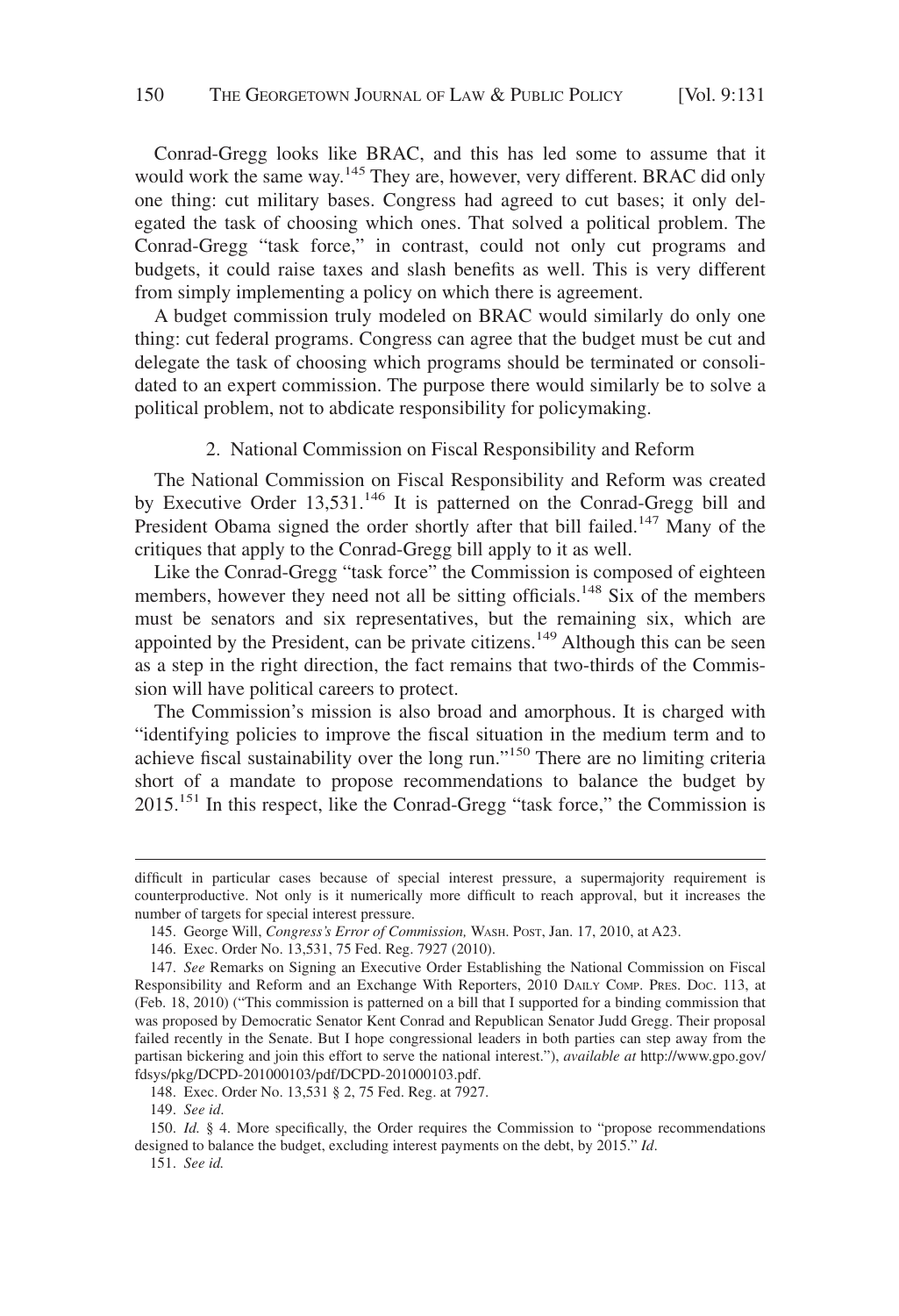a deliberative body meant to develop policy.

Finally, because the Commission is a creature of the executive, there is no guarantee that Congress will consider its proposals. In fact, Senator Gregg has said that a commission approach by executive order would be "toothless."<sup>152</sup> The Commission will merely publish a final report with its recommendations.<sup>153</sup> While these may find their way into legislation, there is no automatic mechanism for this to happen, and there is certainly no silent approval process.

## 3. Commission on Congressional Budgetary Accountability and Review of Federal Agencies

Senator Sam Brownback (R-KS) has introduced some variant of a bill to establish a Commission on Congressional Budgetary Accountability and Review of Federal Agencies (CARFA) in the last five congresses.<sup>154</sup> The most recent bill includes an explicit budget accountability component.<sup>155</sup> Brownback has stated that CARFA is meant to be similar to BRAC.<sup>156</sup> Although different in some key respects, CARFA is closer to the BRAC model than the other proposals we have reviewed.

The commission created by CARFA would be composed of seven members.<sup>157</sup> Unlike the Conrad-Gregg proposal and the National Commission on Fiscal Responsibility and Reform, there is no requirement that any of these members be sitting members of Congress or other officeholders.<sup>158</sup> Although the bill does not prohibit sitting officials from being appointed to the Commission, statements by Senator Brownback suggest that it is meant to be an independent panel.<sup>159</sup>

Like BRAC, the CARFA commission would have a clear and limited purpose: to recommend the elimination or realignment of federal programs that are

156. Press Release, Sen. Sam Brownback, Brownback Introduces CARFA Legislation (Jun. 17, 2009), *available at* http://brownback.senate.gov/public/press/record.cfm?id=314639.

157. CARFA § 2(b).

158. *See id.*

<sup>152.</sup> Press Release, Sen. Judd Gregg, A Fiscal Action Commission by Executive Order Will Be Toothless: Commission Would Lack Force of Law, So Recommendations Will Likely Go Nowhere (Jan. 20, 2009), *available at* http://budget.senate.gov/republican/pressarchive/2010-01-20FiscalAction-Com.pdf. Sen. Gregg said, "The creation of a fiscal action commission by executive order would be like a car without an engine," and added that "Numerous commissions have been created by executive order over the years, and their common thread is that none have produced any legislative results." *Id*.

<sup>153.</sup> *See* Exec. Order No. 13,531 § 5, 75 Fed. Reg. at 7927.

<sup>154.</sup> S. 1282, 111th Cong. (2009); S. 1935, 110th Cong. (2007); S. 1155, 109th Cong. (2005); S. 1668, 108th Cong. (2003); S. 2488, 107th Cong. (2002). Before the most recent version, the bills lacked a budget component and would have established a Commission on the Accountability and Review of Federal Agencies (CARFA). As a result, this proposal is still referred to as the CARFA bill even though its initials are now "CBARFA."

<sup>155.</sup> A bill to establish a Commission on Congressional Budgetary Accountability and Review of Federal Agencies, S. 1282, 111th Cong. (2009) (commonly abbreviated as CARFA).

<sup>159.</sup> *See* Press Release, Sen. Sam Brownback, Brownback Introduces CARFA Legislation (Jun. 17, 2009), *available at* http://brownback.senate.gov/public/press/record.cfm?id=314639 (suggesting that the CARFA Commission should operate like the BRAC Commissions).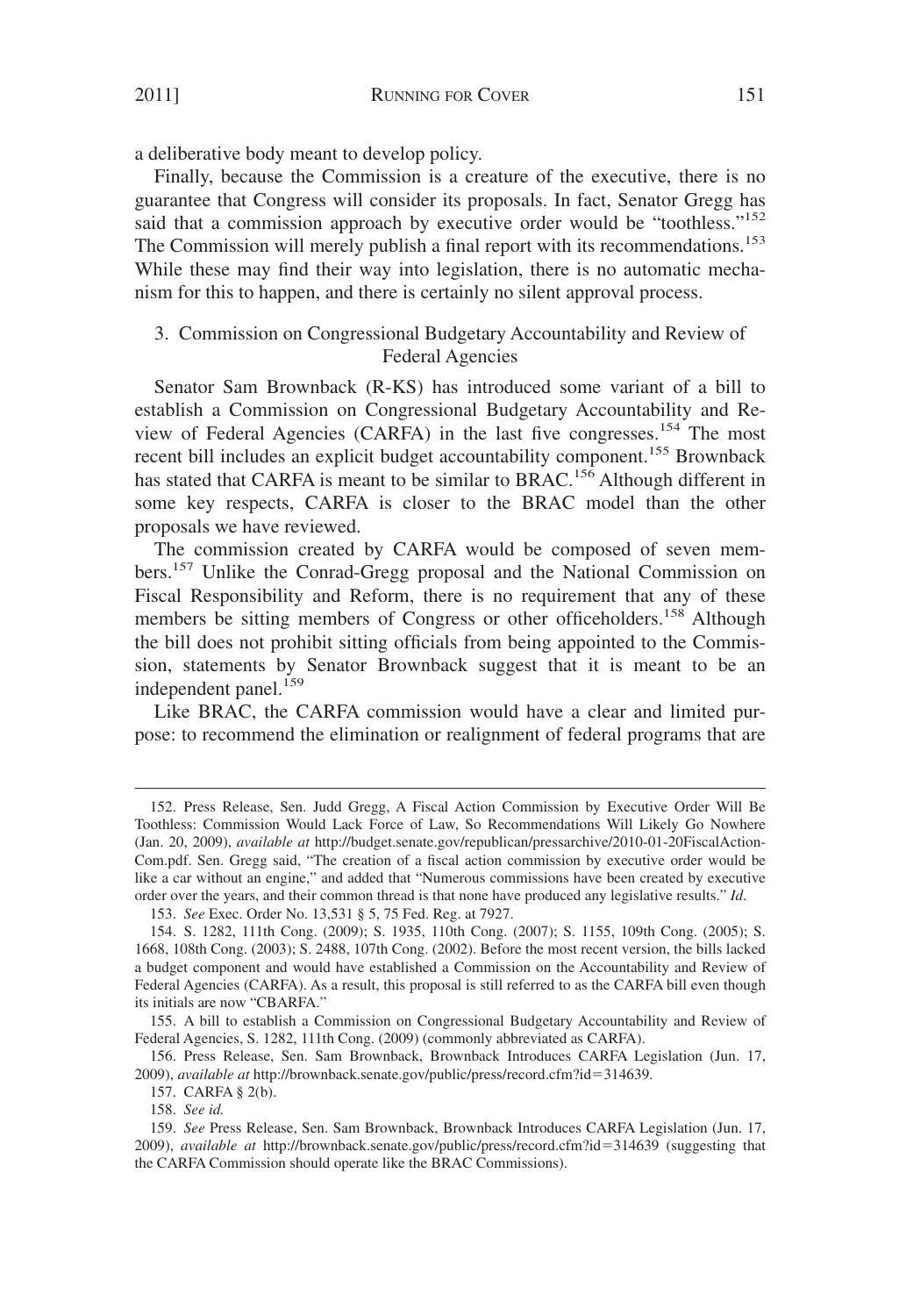inefficient, duplicative, or wasteful.<sup>160</sup> This specificity stands in contrast to the amorphous instructions of the Conrad-Gregg bill (to address the federal government's "fiscal imbalance")<sup>161</sup> or Executive Order 13,531 (to "identify[] policies to improve the fiscal situation").<sup>162</sup> This same specificity means that CARFA is addressing a political problem, and not simply delegating policymaking to an ad-hoc mini-Congress.

The BRAC process allowed Congress to agree to close military bases in principle and then delegate choosing the particular bases to a group of independent citizens who were not bound to any constituency. CARFA similarly allows Congress to agree to cut federal spending in the abstract, and then delegate the choice of which programs to cut to a panel that is not beholden to any lobbies with a special interest in those programs. This would give members of Congress the political cover that we have seen is necessary to overcome the public choice problem.

CARFA's limited purpose is further refined by a clear set of criteria that would guide the commission in choosing federal programs to cut or combine.<sup>163</sup> This parallels the first BRAC Act, which adopted clear criteria that informed Commission's decisions.<sup>164</sup> In the case of BRAC, these were largely focused on military need.<sup>165</sup> The criteria set out by CARFA explain in detail what would qualify a program as inefficient, duplicative, or wasteful, and therefore subject to elimination or reform.<sup>166</sup> Additionally, in making its assessments, the commission is mandated to consider the achievement of performance goals under the Government Performance and Results Act of 1993 (GPRA).<sup>167</sup>

GPRA is legislation that grew from the Reinventing Government movement of the mid- $90s^{168}$  and requires federal agencies to establish clear and measurable outcome-based goals for its programs.<sup>169</sup> It also requires agencies to measure their performance and issue program evaluations that assess whether they are meeting their stated goals.<sup>170</sup> The hope for this exercise in performance measurement and reporting was not only that program managers would use the information to achieve better results, but also that Congress would take performance assessments into account as they authorized and appropriated budgets.<sup>171</sup>

<sup>160.</sup> CARFA § 3(b)(3).

<sup>161.</sup> Conrad-Gregg Bill, *supra* note 135, § 3(b)(3).

<sup>162.</sup> Exec. Order No. 13,531 § 4, 75 Fed. Reg. at 7927.

<sup>163.</sup> CARFA § 2(b)(3).

<sup>164.</sup> *See supra* notes 78–80 and accompanying text. Subsequent BRAC rounds also incorporated clear selection criteria. *See supra* note 82.

<sup>165.</sup> *See id*.

<sup>166.</sup> CARFA § 3(b)(3).

<sup>167.</sup> CARFA § 3(a)(2)(b).

<sup>168.</sup> For a primer to the Government Performance and Results Act and the concepts that undergird it, see Jerry Ellig & Jerry Brito, *Toward a More Perfect Union: Regulatory Analysis and Performance Management*,8FLA. BUS. L.R. 1 (2009).

<sup>169.</sup> *See* Government Performance and Results Act of 1993 § 3, 5 U.S.C. § 306(a)(1), (b).

<sup>170.</sup> *See id*. § 4, 31 U.S.C. §1116.

<sup>171.</sup> *See* Ellig & Brito, *supra* note 168, at 18.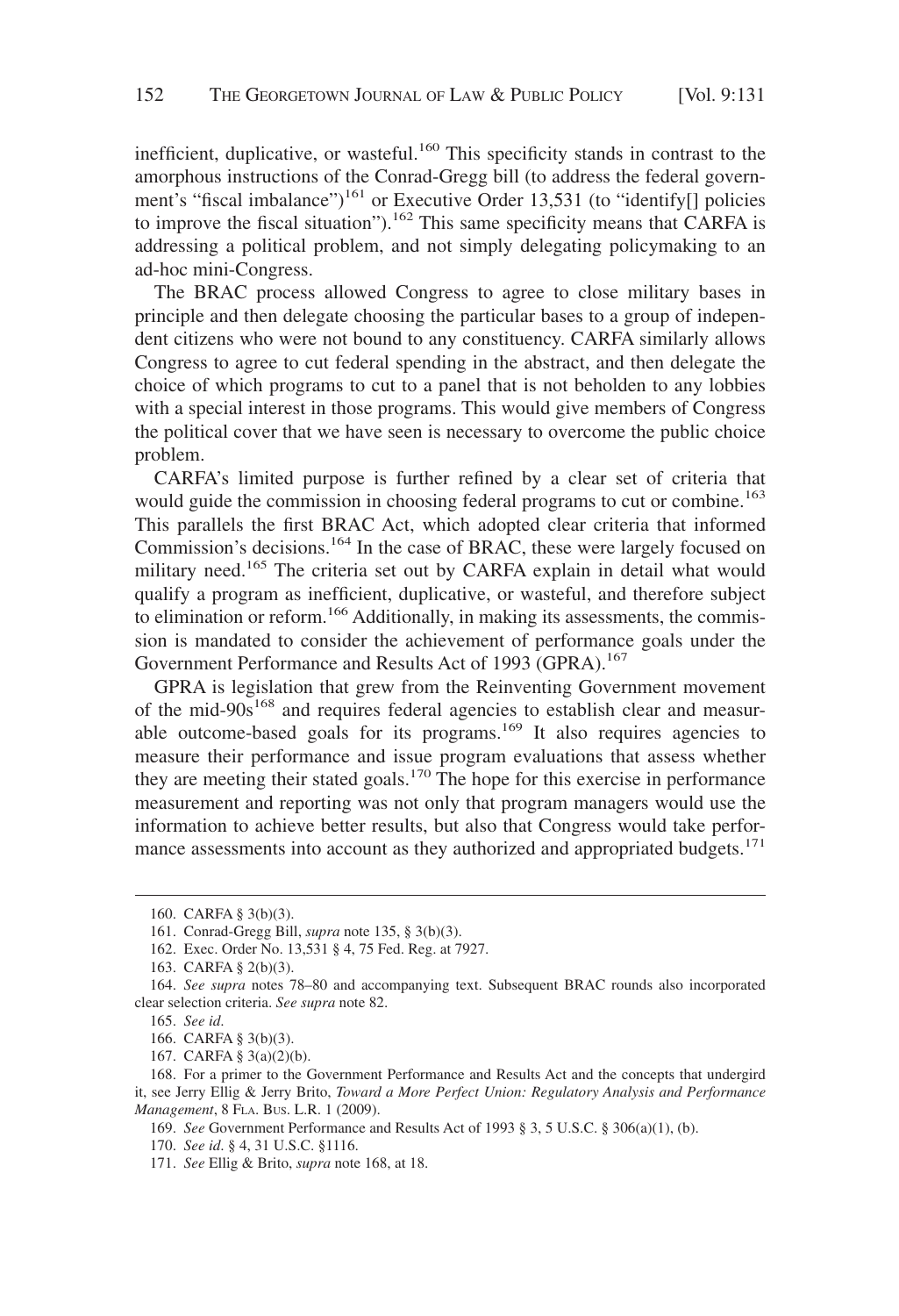Unfortunately, Congress has largely ignored the GPRA reports that agencies dutifully transmit to it each year.<sup>172</sup>

Several case studies have shown that Congress has little interest in allowing program performance reports influence its funding decisions.173 An independent commission charged with identifying inefficient, duplicative, and wasteful federal programs, however, would be able to make use of this data. CARFA goes one step further and requires that the commission consider performance assessments.<sup>174</sup> By using the performance data that has been produced under GPRA for over 10 years, the commission would be well positioned to make empirically defensible recommendations.

So far, CARFA is very similar to BRAC. Unfortunately, it diverges in one critical respect. Like the Conrad-Gregg bill, it requires the commission to write legislation implementing its recommendations.<sup>175</sup> It then provides an expedited legislative process for that bill, with limited time in committee, limited debate, and no amendments allowed.<sup>176</sup> Only if the legislation is approved by both houses and signed by the President are the commission's recommendations binding. Like Conrad-Gregg, CARFA lacks the type of silent approval process that contributed greatly to BRAC's success.

For the same reasons explained in Part I.C, this greatly undercuts a commission's ability to give members of Congress the political cover they need to cut the programs favored by the special interests to which they are beholden. The trick, as we have seen, is to allow members to vote for cutting spending in principle without ever having to cast a vote to cut any particular program.

#### *B. An Alternative Proposal*

BRAC taught us that it is possible to overcome a political situation in which parochial or special interests prevent the attainment of a greater collective good. Its success seems to have been dependent on a very specific recipe, the key ingredient of which is a "silent approval" process. Silent approval of choices made by a commission with delegated authority means that Congress can agree to the uncontroversial collective good while at the same time securing political cover.

To apply that lesson to out of control federal spending, we must follow this recipe as closely as possible. CARFA, which is after all modeled on BRAC, gets us partway to this goal. To improve it, two key changes are necessary.

First, a silent approval mechanism must replace the affirmative up-or-down vote on legislation now in the CARFA bill. One option would be to mimic

<sup>172.</sup> *See* Jerry Ellig, *Ten Years of Results from the Results Act* 22 (Mercatus Center Working Paper No. 10-21, 2010), *available at* http://mercatus.org/publication/ten-years-results-results-act.

<sup>173.</sup> *Id*.

<sup>174.</sup> A bill to establish a Commission on Congressional Budgetary Accountability and Review of Federal Agencies, S. 1282 § 3(a)(2)(B), 111th Cong. (2009) (commonly abbreviated as CARFA).

<sup>175.</sup> *See id.* § 3(b)(1)(B)(ii).

<sup>176.</sup> *Id.* § 6.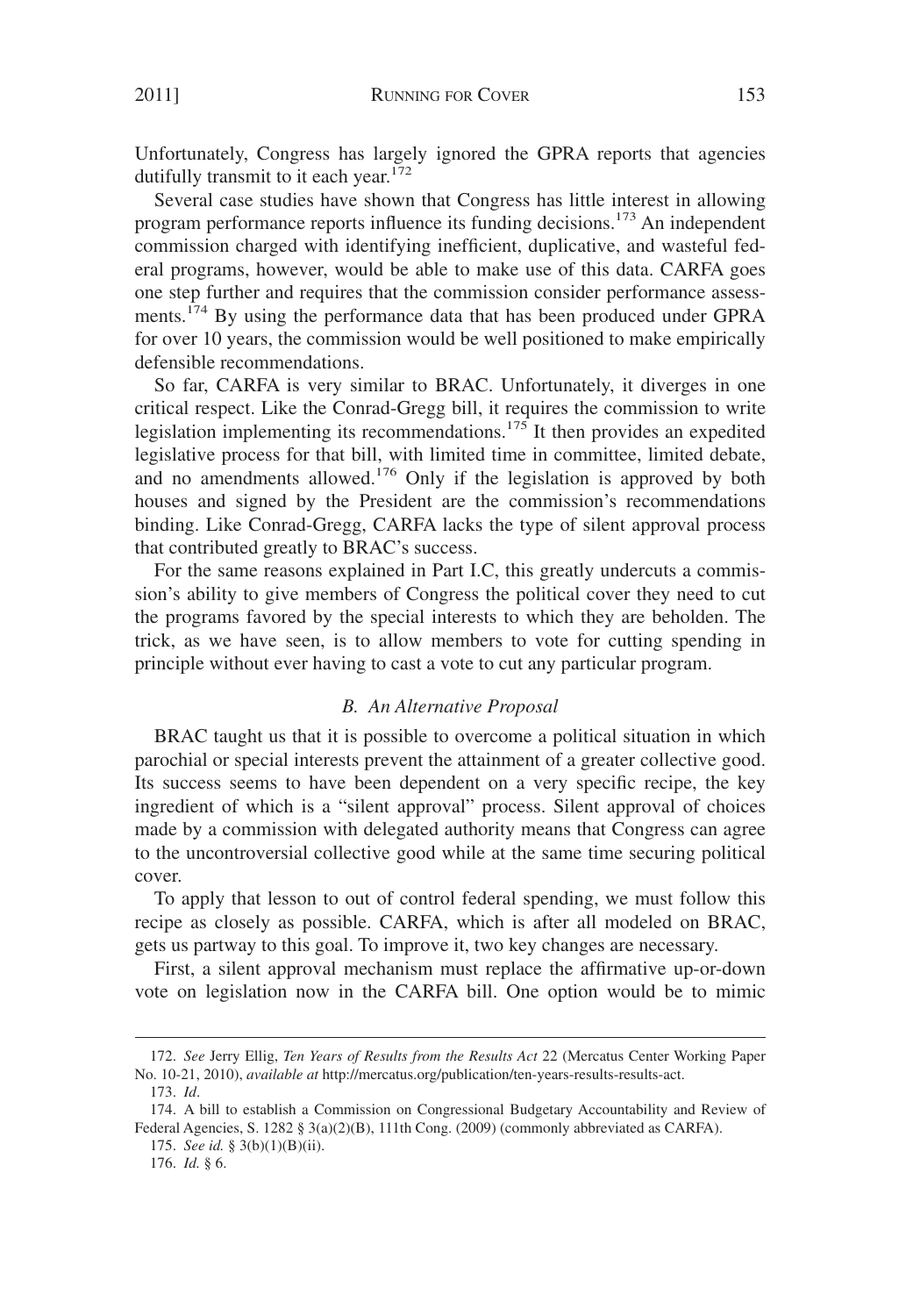BRAC closely and only allow an up-or-down vote on a resolution *disapproving* the commission's package of recommendations in its entirety. Of course, such a resolution must also enjoy an expedited legislative process that protects it from amendment and filibuster. If a resolution was not approved within 45 days of the commission's reporting, the recommendations would become operative automatically.

The second necessary modification of CARFA is related to its scope. As we have seen, BRAC was successful in part because the decisions delegated to the Commission were very narrow; its choices were almost binary. A military base could be closed, realigned, or left alone. While CARFA can be praised for encompassing a similarly limited purpose (to recommend the elimination or realignment of federal programs), the scope of what is covered under the rubric of "federal programs" may be problematic.

A military base tends to have a fence around it, which means it can serve as a discrete unit of analysis. The contours of what constitutes a federal program are more difficult to ascertain. The current version of the CARFA bill defines programs as "any activity or function of an agency."<sup>177</sup> This encompasses the entire federal budget, including entitlements like Social Security and Medicare, as well as entire bureaucracies such as the Pentagon.

This is problematic for two reasons. First, while Congress may be willing to cede some authority to an independent commission in exchange for political cover, that bargain would probably not extend to include entitlements. Entitlements are politically sacrosanct for many reasons. For one thing, they are very popular with the electorate.<sup>178</sup> Professor David Primo recounts that a 1995 survey of Americans found 79 percent approval for a federal balanced-budget amendment.<sup>179</sup> "However, when the question was reframed to note that a balanced budget may require 'cuts in Social Security,' only 36 percent were in favor of the rule change."<sup>180</sup>

Additionally, the largest and best-organized special interest groups work to protect entitlements. The American Association of Retired Persons, politically focused on Social Security and Medicare, boasts 40 million members<sup>181</sup> and a budget of over \$1 billion.<sup>182</sup> Although a BRAC-like approach will always preserve Congress's power to reject the commission's recommendations, it seems unlikely that Congress would delegate the task of entitlement reform to

<sup>177.</sup> *Id.* § 1(4).

<sup>178.</sup> *See* Press Release, Harris Interactive, Medicare, Crime-fighting, Social Security, Defense—the Most Popular Federal Government Services (Jan. 14, 2010), *available at* http://news.harrisinteractive.com/ profiles/investor/ResLibraryView.asp?BzID=1963&ResLibraryID=35446&Category=1777 (noting that 86% of respondents support the Social Security system, with 53% supporting "a great deal").

<sup>179.</sup> *See* Primo, *supra* note 6, at 157–64.

<sup>180.</sup> *See id*.

<sup>181.</sup> *About AARP*, AARP, http://www.aarp.org/aarp/About\_AARP (last visited Nov. 11, 2010).

<sup>182.</sup> *See* AARP, SUMMARY OF 2008 AARP CONSOLIDATED FINANCIAL STATEMENTS (2009), *available at* http://assets.aarp.org/www.aarp.org\_/TopicAreas/annual\_reports/assets/AARPfinancialsummary.pdf.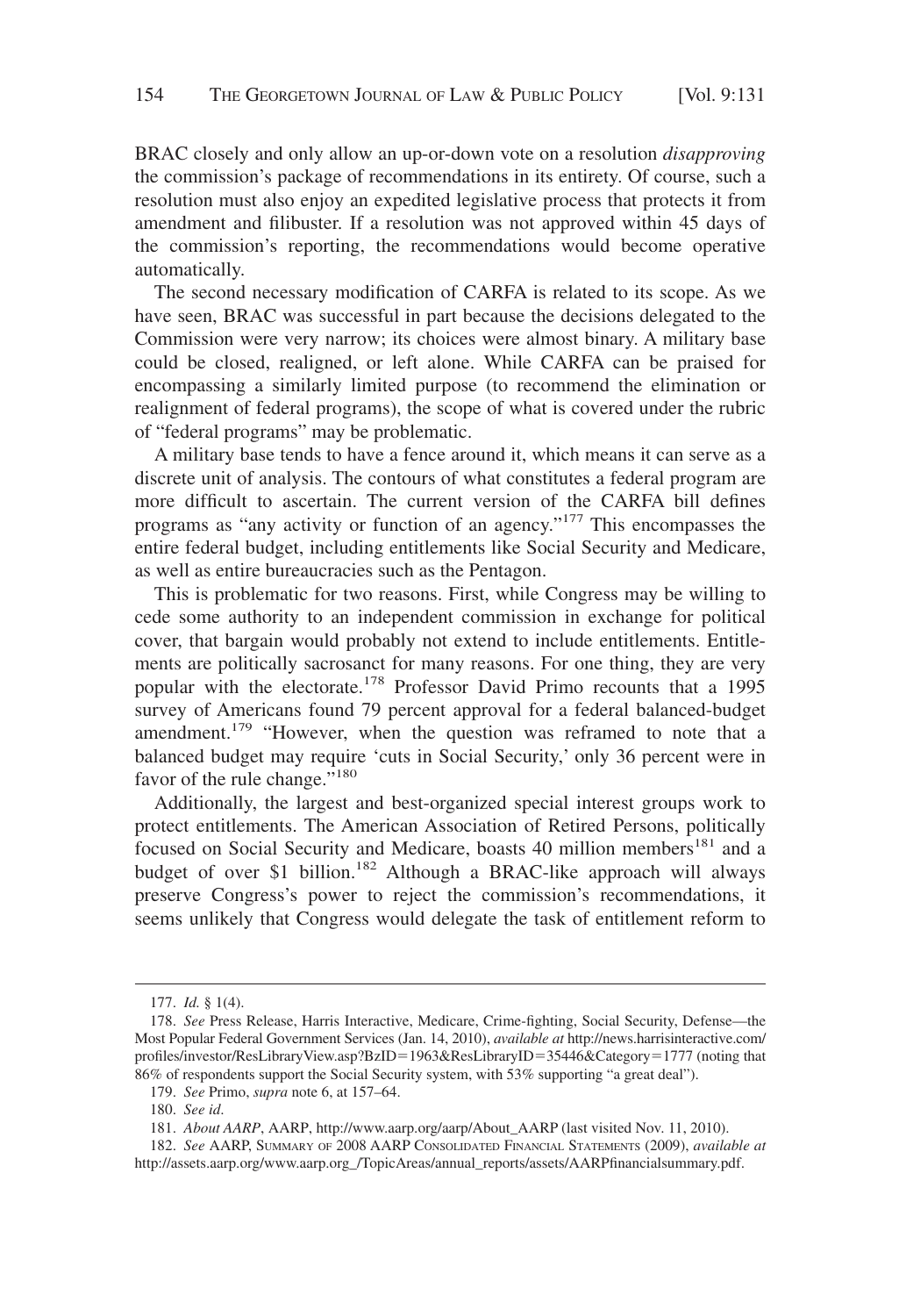such an automated process.<sup>183</sup>

Second, entitlement reform is not amenable to the binary-like decisionmaking inherent in a BRAC-type commission. A program as massive as Social Security—or even its component parts—cannot simply be closed or realigned. Fixing entitlements will be a politically fraught matter of tweaking different factors: contributions, benefits, eligibility age, etc. To the extent a CARFA commission is given authority over entitlements, its mission will begin to look more like the amorphous mandates of the other proposals to reconcile the budget.

It is, therefore, interesting to note that previous versions of the CARFA bill applied only to non-defense discretionary spending.<sup>184</sup> It would be wise to return these limitations to a new bill. Doing so would limit commission review to only 17 percent of the budget.<sup>185</sup> Although we may wish we had a silver bullet that could resolve the government's fiscal imbalance in one shot, a spending review commission is not that bullet. Instead, a spending commission should be modeled as closely as possible to BRAC in order to try to replicate its success. This means limiting the commission's purpose to simple budget cutting (not rebalancing); limiting the scope of its review to a manageable and politically feasible set (discretionary spending); and defining its units of review as narrowly as possible (clear definitions of what constitutes a program).

Finally, there is one way that Congress should consider expanding the scope of a spending commission. That would be by including tax expenditures in a commission's brief. As Prof. Len Burman explains, tax expenditures can be considered spending programs masked as tax cuts.<sup>186</sup> For example, there is little difference between a \$5,000 refundable tax credit to pay for health insurance and a \$5,000 voucher from the Department of Health and Human Services.<sup>187</sup> Like spending programs, tax expenditures benefit special interests that jealously guard them. A commission approach that allows review while preserving political cover might be welcome.

As with spending programs, however, Congress must be careful how it defines what qualifies as a tax expenditure subject to commission review. As Prof. Donald Marron explains:

<sup>183.</sup> It is more likely that Congress would create a Commission process without a silent approval process. The Commission would then serve to reduce the costs of negotiating a political compromise, and make non-binding recommendations to Congress.

<sup>184.</sup> For example, the version of CARFA bill introduced in the 108th Congress excludes from consideration "(i) the Department of Defense or its subdivisions; or (ii) any agency that solely administers entitlement programs." Commission on the Accountability and Review of Federal Agencies Act, S. 1668 § 3(a)(B), 108th Cong. (2003).

<sup>185.</sup> *See* CONGRESSIONAL BUDGET OFFICE, THE BUDGET AND ECONOMIC OUTLOOK: FISCAL YEARS 2010 TO 2020 48, Table 3.1 (Jan. 2010).

<sup>186.</sup> *See* John Maggs, *On Freezing Tax Expenditures*, NATIONAL JOURNAL (Feb. 8, 2010), http:// insiderinterviews.nationaljournal.com/2010/02/on-freezing-tax-expenditures.php.

<sup>187.</sup> *See id*.